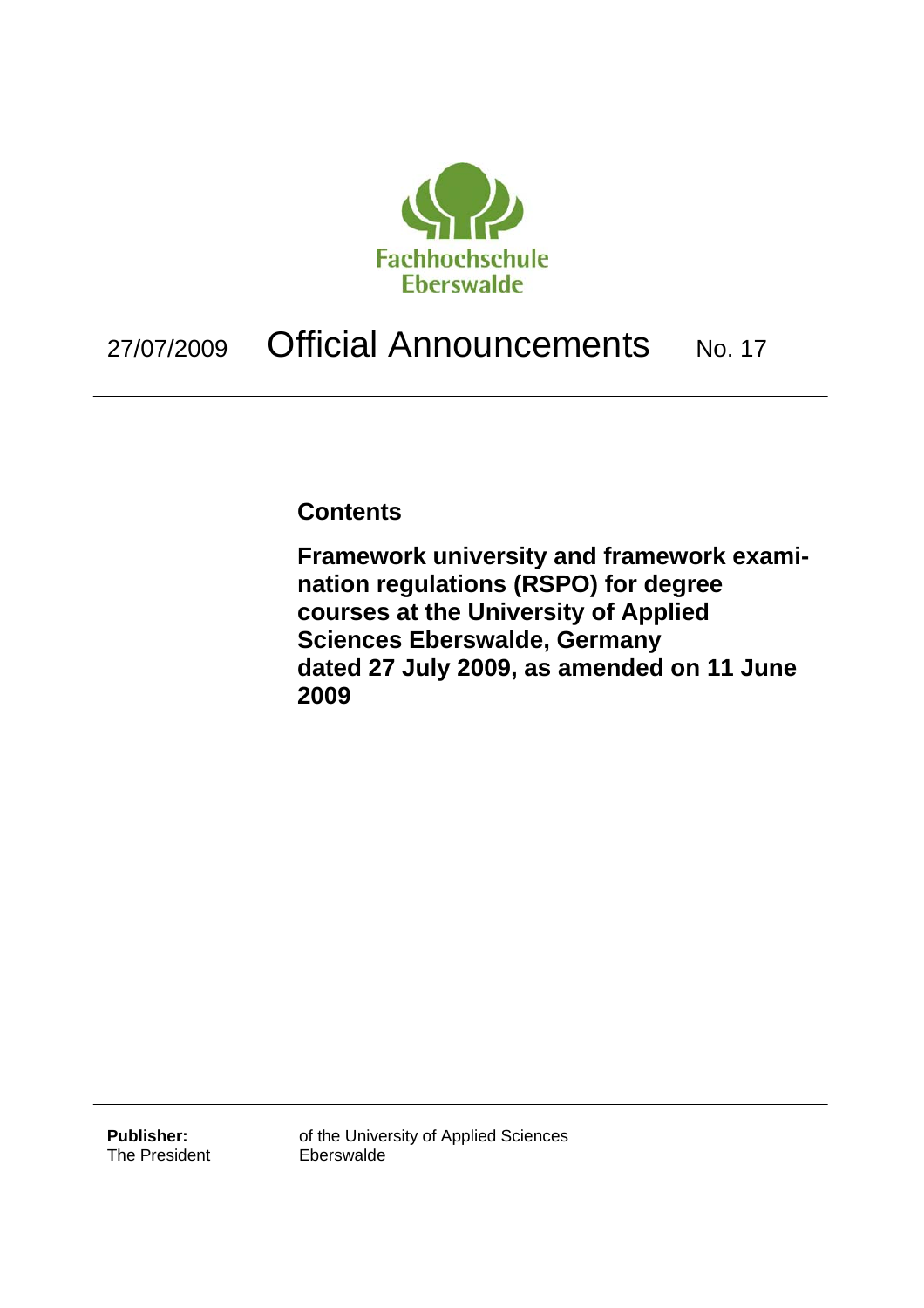Framework university and framework examination regulations11 June 2009



**Actual and postal address: Fachhochschule** Eberswalde, Friedrich-Ebert-Strasse 28, 16225 Eberswalde, Germany Tel.: +49 (0)33 34 657 151 · Fax: +49 (0)33 34 657 142 www.fh-

eberswalde.de · Email: rektorat@fheberswalde.de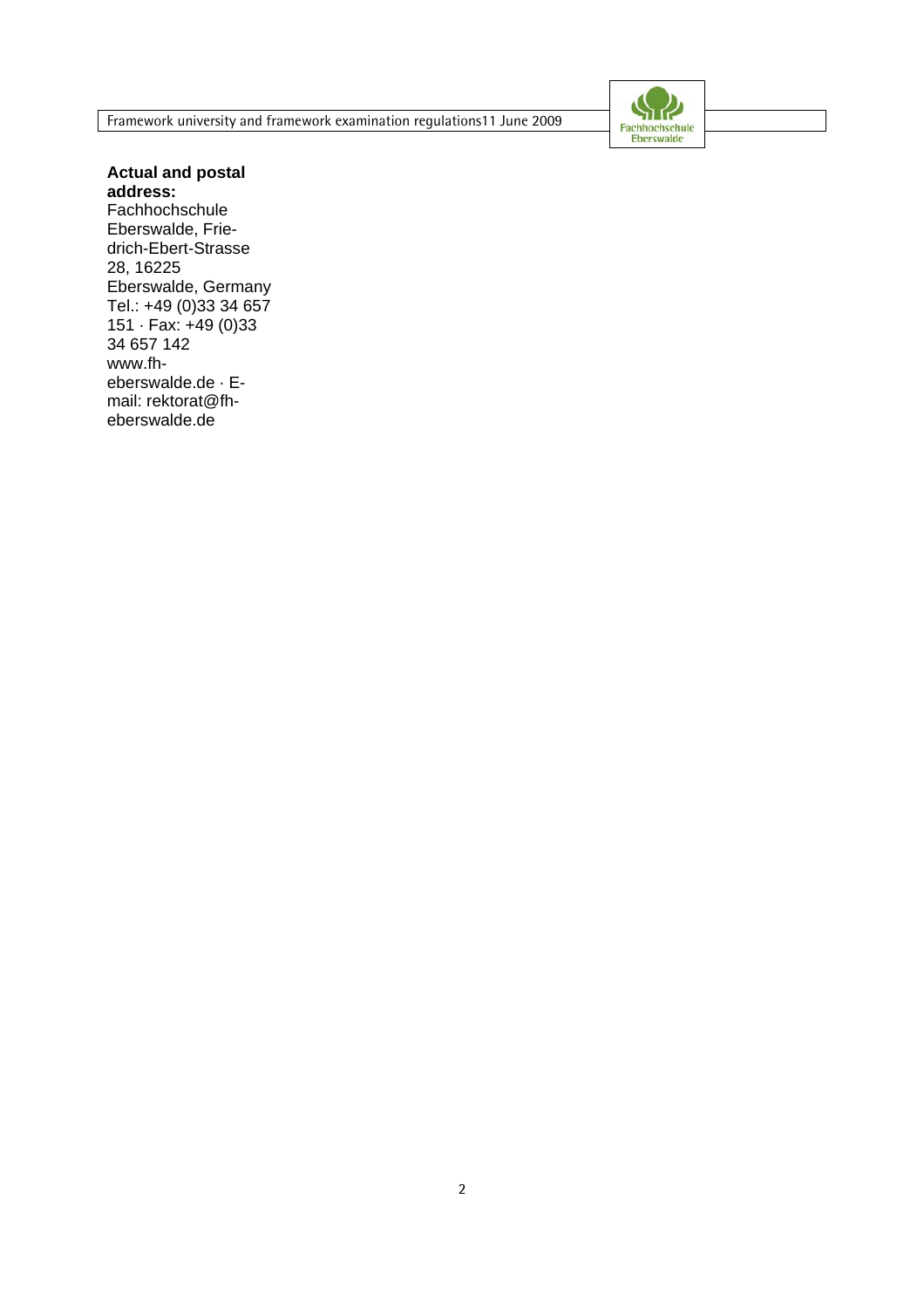

### Framework university and framework examination regulations (RSPO) for degree courses at the University of Applied Sciences Eberswalde, Germany

In accordance with § 21 of the State of Brandenburg's law concerning higher education in Brandenburg (Brandenburg Higher Education Act – BbgHG) from 18 December 2008 (GVBl.I/08, p. 318) and Brandenburg's university examination regulations (HSPV) from 7 June 2007, the Senate of the University of Applied Sciences Eberswalde adopts the following framework university and framework examination regulations.

#### Table of Contents

- § 1 Subject
- § 2 University and examination regulations for degree courses
- § 3 Official length and structure of courses
- § 4 Modularisation of classes offered, awarding of ECTS credits
- § 5 Practical semesters and practical phases
- § 6 General admission and examination requirements and examination organisation
- § 7 Examination performances and preliminary examinations
- § 8 Oral examinations
- § 9 Written examinations
- § 10 Project work
- § 11 Assessment of examination performances and grades
- § 12 Failure, withdrawal or breach of regulations
- § 13 Passing and failing an examination
- § 14 Optional examination
- § 15 Final thesis
- § 16 Resitting module examinations
- § 17 Degree certificate and degree document
- § 18 Invalidity of examinations
- § 19 Accrediting study time and examinations
- § 20 Examiners and observers
- § 21 Examining board
- § 22 Deadlines
- § 23 Responsibilities
- § 24 Purpose of grading test / responsibility
- § 25 Admission to the grading test
- § 26 Counselling / registration for the grading test
- § 27 Contents, scope and forms of the grading test
- § 28 Evaluating the grading test
- § 29 Grading
- § 30 Certificates
- § 31 Entry into force, expiry
- § 1 Subject

These regulations apply to all degree courses at the University of Applied Sciences Eberswalde with a university examination leading to a diploma, bachelor's or master's degree. They form the binding framework of the university and examination regulations for courses at the University of Applied Sciences Eberswalde. The functions, statuses and terms used in these statutes apply to both men and women.

§ 2 University and examination regulations for degree courses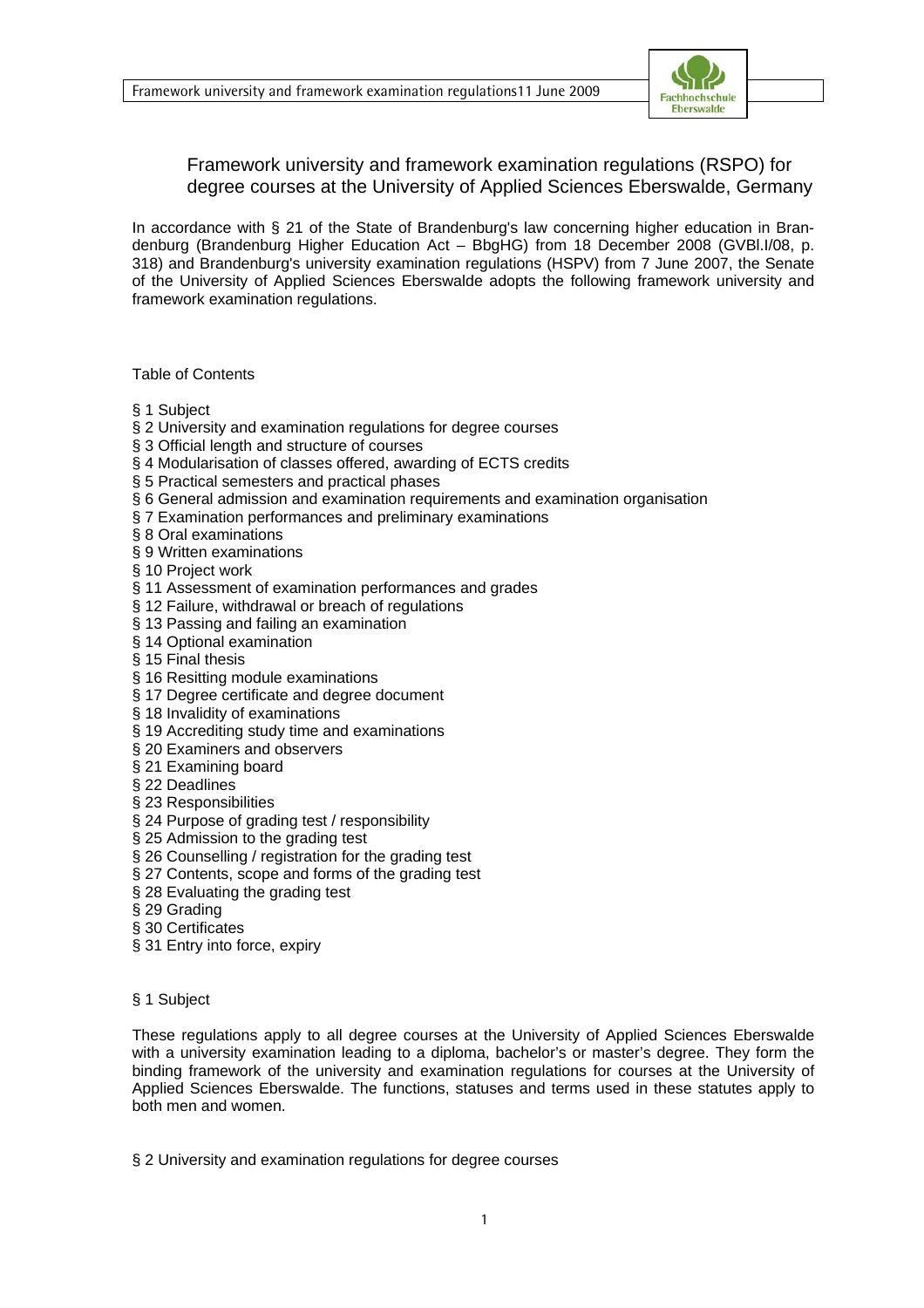

- (1) University and examination regulations shall be issued by the relevant faculty council for each degree course. The number and type of examinations shall be regulated therein. The university and examination regulations for a degree course should be associated to one university and examination regulation. Subject-specific issues extending beyond the framework university and framework examination regulations shall be regulated in the university and examination regulations for the degree course.
- (2) The type and scope of examinations which form the basis of ECTS credits must be determined. If modules require preliminary examinations, the type and scope of these must be described. The study and examination requirements for a course are regulated together in one regulation.
- (3) In the case of cooperative degree courses, special provisions contained in the university and examination regulations for the respective degree course may differ from these framework university and framework examination regulations. Cooperative degree courses are characterised by signed cooperation contracts and agreements, memoranda of understanding or similar between the university and the partner.
- § 3 Official length and structure of courses
- (1) The official length of courses leading to a diploma degree is four years. It includes at least six theoretical and one or two practical semesters.
- (2) For courses leading to a bachelor's degree, the official length is at least three and no more than four years. Further details on the official period of study are contained in the study and examination regulations specific to each subject.
- (3) For courses leading to a master's degree, the official length is at least one but no more than two years. Further details on the official period of study are contained in the study and examination regulations specific to each subject.
- (4) 30 ECTS credits must normally be achieved in each semester.
- (5) The courses are structured so that at least 30 ECTS credits can be obtained per semester from the modules. Students must achieve at least 180 ECTS credits and a maximum of 210 ECTS credits for the bachelor's degree course and at least 300 ECTS credits for the master's degree, including the previous bachelor's degree.
- (6) For consecutive courses leading to degrees according to sections 2 and 3, the total period of study is no more than five years.
- (7) The official period of study includes the individual course sections, the practical projects integrated into the course, the practical semesters and the examination periods, including the time needed to complete the final thesis. The structure and content of the degree course must ensure the studyability of the classes offered, including the practical stages and the completion of all modules within the official study period.
- (8) Diploma degree courses pursuant to paragraph 1 are divided into basic and advanced. The basic course comprises at least two and a maximum of four semesters and leads to a preliminary diploma (Vordiplom). The advanced course comprises at least four and a maximum of six semesters and leads to the diploma (Diplom).
- § 4 Modularisation of classes offered, awarding of ECTS credits
- (1) The structure of the classes offered is modular. A module is a teaching unit which is restricted to one subject over a particular time period. ECTS credits are awarded based on examination results for that module. Modules can be composed of different teaching and learning forms and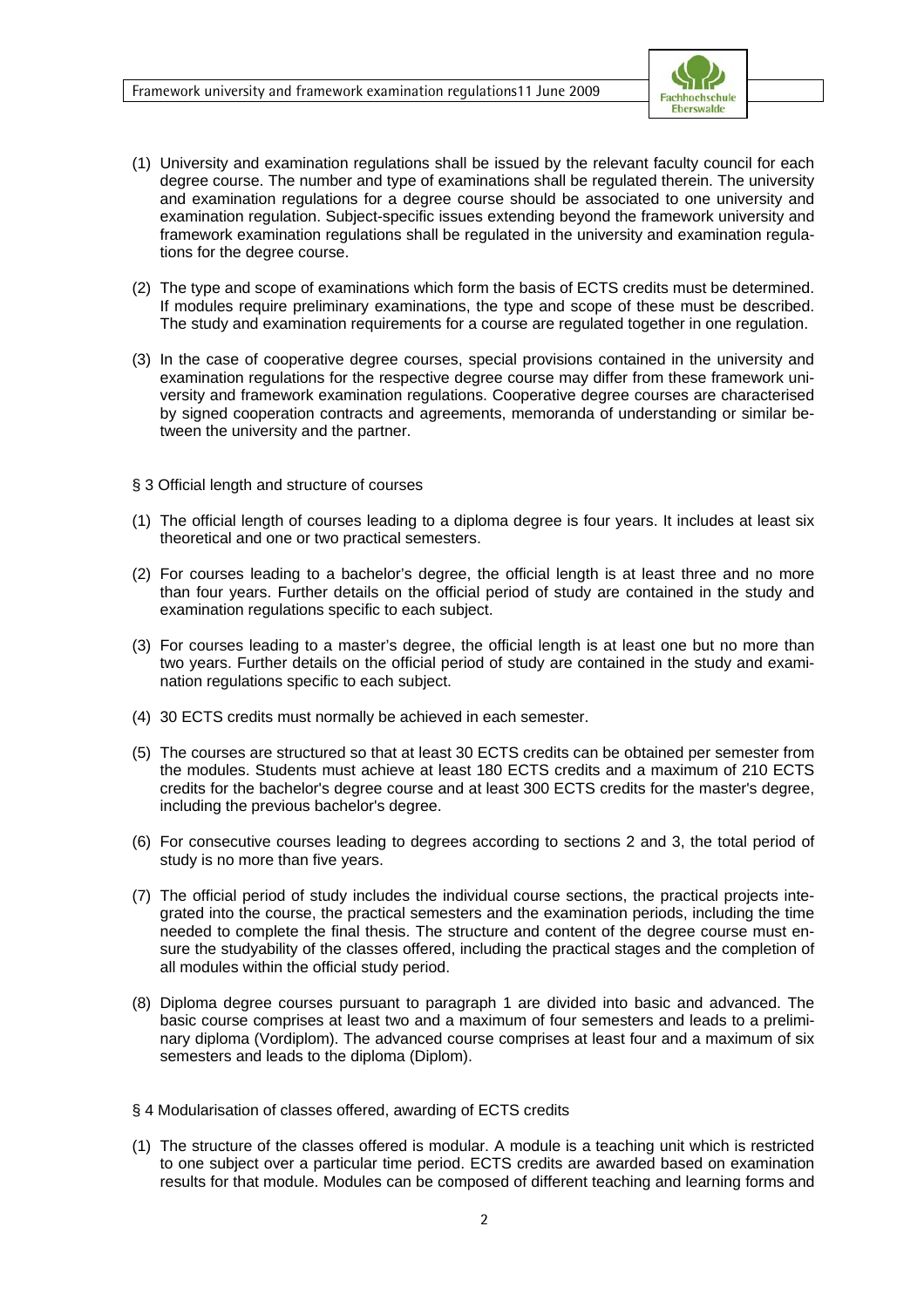

are concluded by an examination on the basis of which ECTS credits are awarded. The modules are normally awarded 4, 6, 8, 10 or 12 ECTS credits.

- (2) The description of the modules must, in particular, incorporate the learning or skill objectives, content, teaching forms, attendance requirements, the performance recording process, including preliminary examinations and study time measured as ECTS credits. The description of the modules is part of the university and examination regulations for the course. A module catalogue containing all the course's module descriptions is compulsory for each course.
- (3) For modules there is a distinction between compulsory, elective and optional modules. Compulsory modules must be completed by all students. In the case of elective modules, students can choose from a range of modules defined in the university and examination regulations for the respective degree course. Optional modules are additional offers which are not required to pass the final examination. Additionally attended elective modules can be chosen as optional modules.
- (4) All compulsory and elective modules in a course must be offered once within the official study period. There is no guarantee that an elective module will be conducted if there are less than 5 registrations.
- (5) Each module is concluded with a module grade. The module examinations are held in the semester in which the module is completed. Module grades may comprise one or more graded examination performances, depending on the duration of the module. Modules that comprise only practical sections can be evaluated without a grade ("successful" / "unsuccessful").
- (6) Depending on the workload for the students, each module is allocated a specific number of ECTS credits in line with the European Credit Transfer System (ECTS). An ECTS credit corresponds to an overall work performance by the student of 30 hours; these include the time for self-study and exam preparation.
- (7) ECTS credits are only awarded for a module if the module grade is at least "sufficient" or the assessment of the practical study sections is "successful".
- (8) For practical study sections, project work, course work and final theses, ECTS credits are determined, according to the time involved, in the respective university and examination regulations for the course.
- (9) Based on the entire course, a proportion of 2/3 to 1/3 should be achieved for compulsory and elective modules.
- (10) Visiting students may be recognised as part of a teaching plan (Learning Agreement). The examining board shall decide.

#### § 5 Practical semesters and practical phases

- (1) At least one practical semester for a duration of at least 20 weeks must be completed on diploma degree courses. Further details are contained in the placement regulations for degree courses.
- (2) Practical or project phases are to be integrated into bachelor's and master's degree courses. Further details are contained in the university and examination regulations as well as in the placement regulations for degree courses.
- § 6 General admission and examination requirements and examination organisation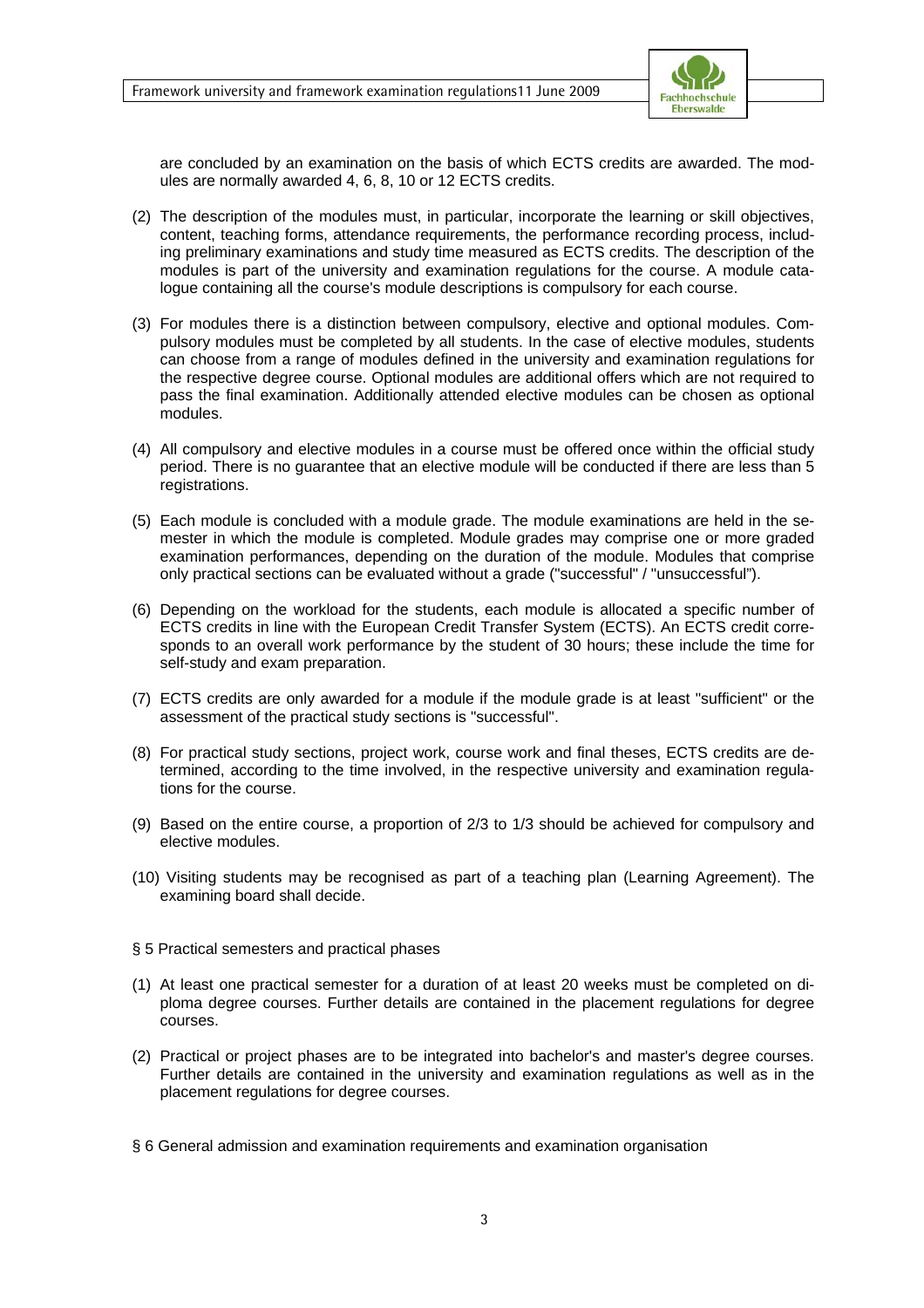

(1) Examinations for degree courses which form the basis of a diploma or bachelor's degree, can only be taken by students who

1. are enrolled for the degree course at the university on the basis of a general university entrance qualification, a subject-specific university entrance qualification, an entrance qualification for universities of applied sciences or on the basis of an entrance qualification recognised as equivalent by legal regulation or by the responsible public authority, and are not suspended,

2. from a vocational activity (placement before enrolment) of no more than 13 weeks as described in the examination regulations for the degree course, have performed at least 8 weeks by the start of the course and the remaining weeks by the preliminary diploma or by the end of the second semester and

3. have performed the required preliminary examinations and in particular have stipulated proof of the number and type of successful participations in certain classes and have successfully completed the practical semester as outlined in the study plan,

4. have demonstrated the subject-specific language skills required according to the degree course's examination regulations.

- (2) Examinations for degree courses which form the basis of a diploma or bachelor's degree, can only be taken by students who are enrolled for the course at the University of Applied Sciences Eberswalde. Course-specific regulations and exceptions are regulated in the university and examination regulations for the respective degree course.
- (3) Admission to a module examination may only be denied if:
	- a) the condition referred to in paragraph 1 is not met or

 b) the student has lost their examination right because they did not meet the deadlines for registering for the respective examination or for taking the examination or

 c) the student has failed either a preliminary diploma examination, a diploma examination, a bachelor's examination or a master's examination at a university subject to the Basic Law or has lost their examination right in related degree courses. Further details of related courses may be contained in the university and examination regulations for the degree course.

- (4) Once students receive confirmation of enrolment, they are automatically registered for the module examinations contained in the examination plan for the respective semester, including any resits offered.
- (5) Students are obliged to announce their elective modules. The faculty responsible for the degree course shall regulate the corresponding deadlines and procedures. Binding registration for elective modules must be submitted to the Department for Student Affairs not later than 4 weeks before the start of the examination period. The university and examination regulations shall determine the deadline for students to announce the elective modules to the faculty. If an elective module is not conducted due to an insufficient number of participants, students must choose from one of the remaining elective modules.
- (6) By registering for an elective module, the corresponding module is treated as a compulsory module with regard to examinations. Students are automatically registered for the module examinations and examination performances for that elective module within the examination period.
- (7) During an ongoing examination process, which may lead to the loss of the examination right, § 6 paragraph 5 and § 16 shall apply to examination performances in the unaffected modules.
- (8) Admission to module examinations may be dependent on the performance of preliminary examinations as outlined in the respective university and examination regulations. The examiner shall determine admission to module examinations based on preliminary examination performances. The Department for Student Affairs is to be informed about non-admissions.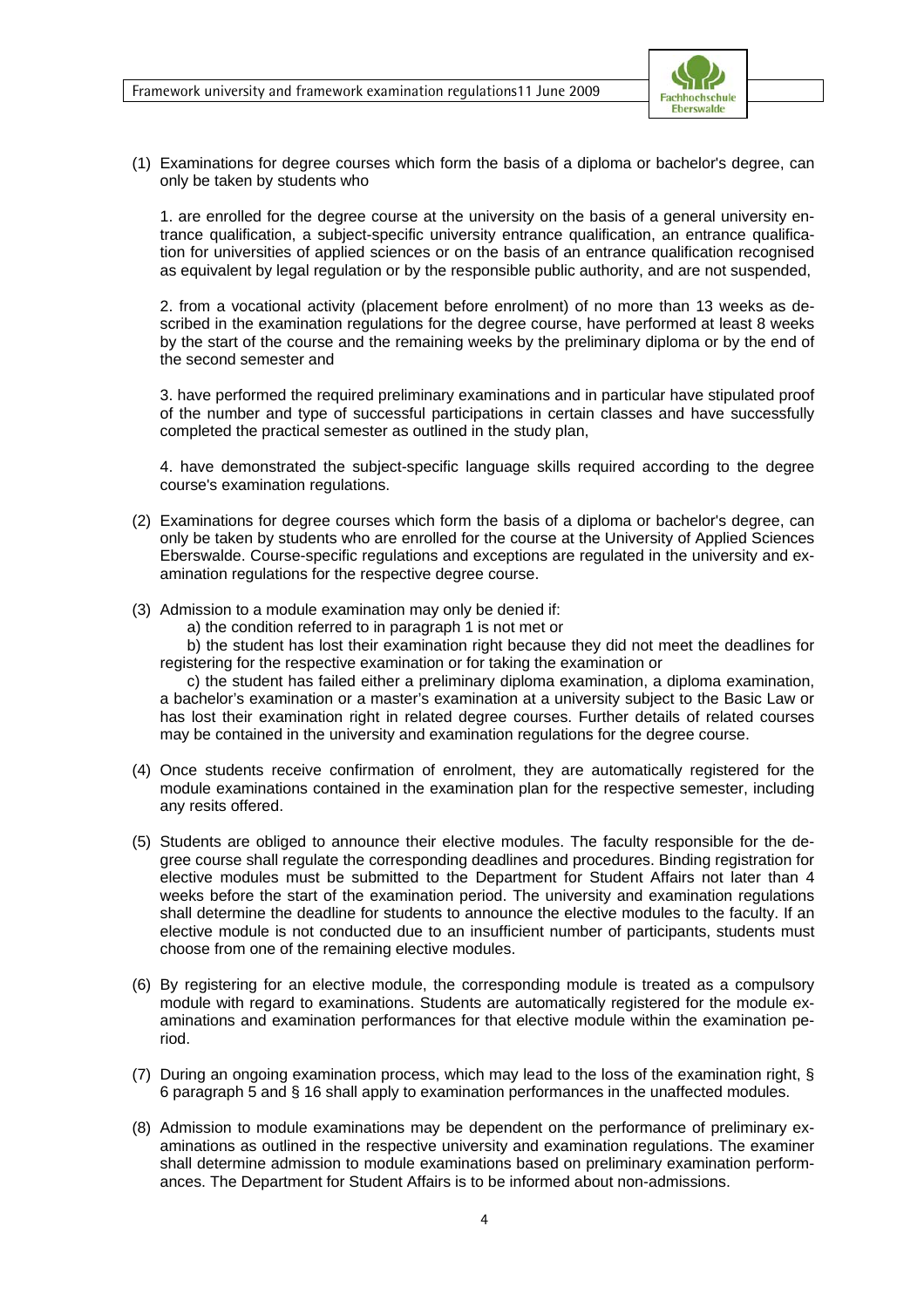

- (9) Students can opt out of each module examination only once. A cancellation must be submitted to the Department for Student Affairs in writing no later than 7 calendar days before the start of the examination. In this case, students are automatically registered for the next examination in the examination period for this subject. This also applies to resits, with the proviso that students have not yet opted out of the examination in the respective module.
- (10) If a student participates in an examination without being permitted to do so, the examination shall be deemed to have not been taken; the examining board shall decide on any exceptions.
- (11) For degree courses where modules are attended at another university in accordance with the university and examination regulations, the legal examination regulations of the partner university or the regulations in the cooperation agreement shall apply.
- (12) Studies and examinations may not be performed during leave of absence. This does not apply to students who are on leave due to family obligations. The official study period may not fall short due to the leave of absence.
- § 7 Examination performances and preliminary examinations
- (1) An examination performance is the individual, specific examination process. It will be graded. Examination performances include:
	- a) oral examinations, papers, presentations and/or
	- b) written tests and other written work and/or
	- c) project work.
- (2) Preliminary examinations shall be performed as part of participation in modules. The results of preliminary examinations are not included in the module grade.
- (3) The university and examination regulations for degree courses allow for other controlled and comparable examination performances and multimedia-supported examinations. Pure multiple choice examinations are not allowed.
- (4) If a student can demonstrate that he or she suffers from a long-term illness, has a permanent physical disability or serious family obligations and is therefore not able to take examinations wholly or partially in the prescribed form, the student is granted more time to perform the examination or take equivalent examinations in another form. The examining board will make a decision after a medical or equivalent certificate has been submitted.
- (5) The particular issues of students with a child for which they bear custody and with whom they live in one household, students with a chronic illness or disability, students who are solely responsible for the care of close relatives (children, parents, grandparents, spouses and unmarried cohabiting partners), should be given priority in the allocation of study projects, placements or field trips and oral examinations, and when enrolling for elective courses, if they have requested this in advance from the relevant examining board. The reasons must be substantiated in the application.

#### § 8 Oral examinations

- (1) The student should demonstrate in the oral examinations that he or she recognises the relationships in the examination subject and is able to analyse special aspects against the background of these relationships. It should also be determined whether the student has the relevant basic knowledge.
- (2) Oral examinations shall be conducted as individual or group examinations with at least two examiners (collegial examination) or with one examiner in the presence of a competent ob-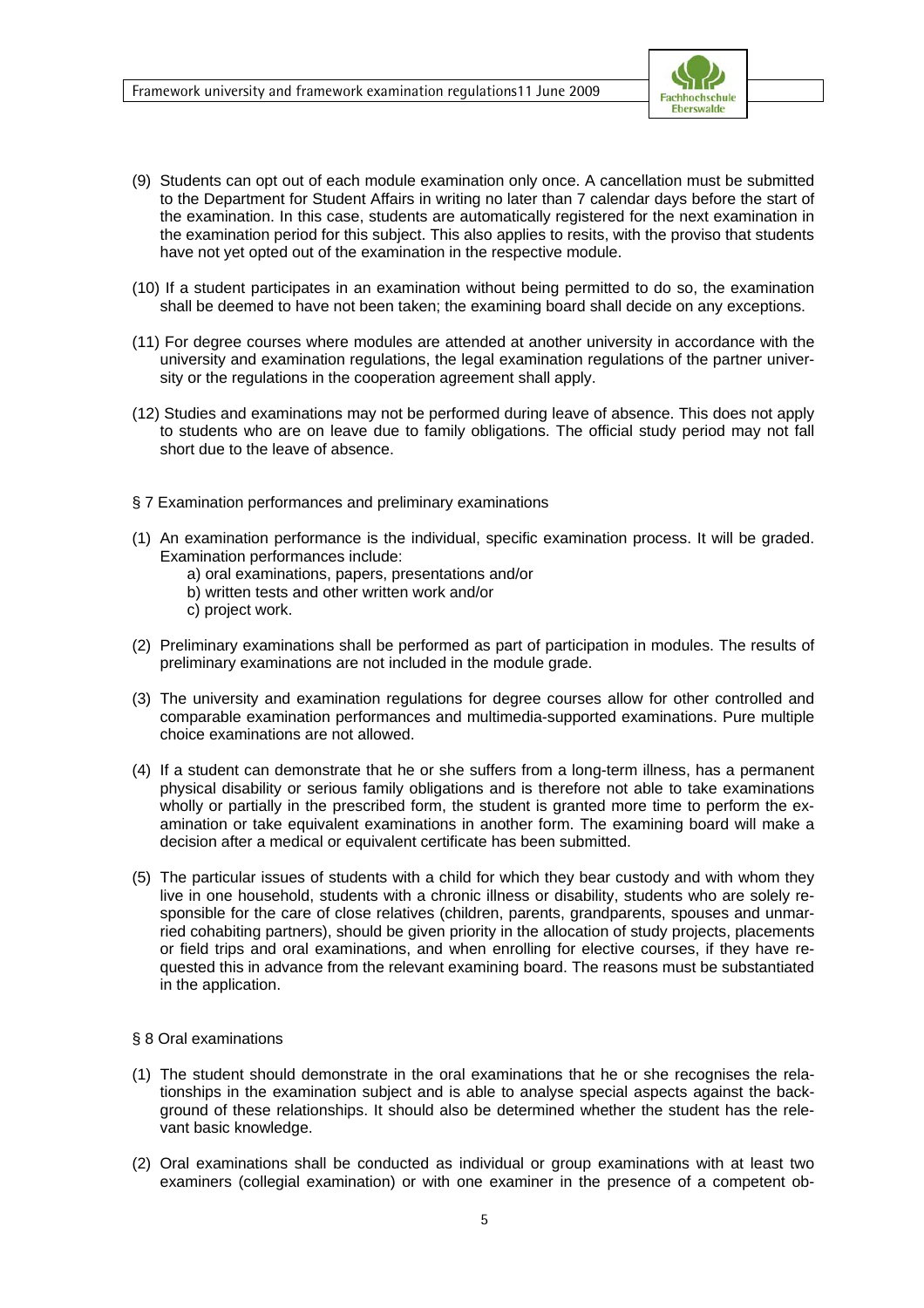

server. In an oral examination, the examiner must represent the respective subject or have obtained permission from the appropriate faculty director for the respective subject. The number of participants in group examinations is limited to a maximum of three.

- (3) The duration of the oral examination should be at least 15 minutes per student and not exceed 30 minutes, with the exception of oral examinations for final theses where this is regulated in the university and examination regulations for the degree course. The examination time for group examinations will increase in proportion to the number of participants.
- (4) The main objects and results of oral examinations shall be recorded in a log. The result of the oral examination shall be announced to the student after the examination, with the possible exception of papers and presentations.
- (5) Students who wish to take the same examination in another examination period should be allowed to listen in depending on the physical space available, unless the examiner or candidate objects. However, this authorisation does not extend to consultation and the announcement of results.
- (6) Oral examinations for modules which are not taught over the entire semester (block modules) may take place directly at the end of the teaching part of the module, during the lecture period.
- (7) Papers or presentations held in front of students, may be conducted outside the examination period, in particular during the lecture period and be evaluated by at least one examiner.

#### § 9 Written examinations

- (1) In written tests and other written work, the student should demonstrate that he or she can solve tasks and deal with subjects within a limited period of time and with the approved aids and current methods used in that subject. It should also be determined in the written test whether the student has the relevant basic knowledge. Candidates may be given topics to choose from.
- (2) Written tests shall be compiled by the examiner representing the respective subject or by an examiner who has gained permission from the appropriate faculty director for the respective subject.
- (3) The duration of the written test may not be less than 90 minutes and should not exceed 180 minutes.
- (4) The examiner shall ensure that written tests are supervised. Special incidents such as candidates discontinuing the test, disturbances or fraud shall be recorded.
- (5) Written examinations for modules which are not taught over the entire semester (block modules) may take place directly at the end of the teaching part of the module, during the lecture period.
- (6) The results of written work must be announced to the Department for Student Affairs no later than 6 weeks after the start of the lecture period of the subsequent semester. The results of written examination performances from the last semester of a degree course must be announced a week before the start of the lecture period of the subsequent semester. Exceptions to this deadline may be approved by the faculty director in justified exceptional cases. Students and the Department for Student Affairs must be informed of these exceptions. If these deadlines are not kept then the Department for Student Affairs must inform the responsible faculty director.

#### § 10 Project work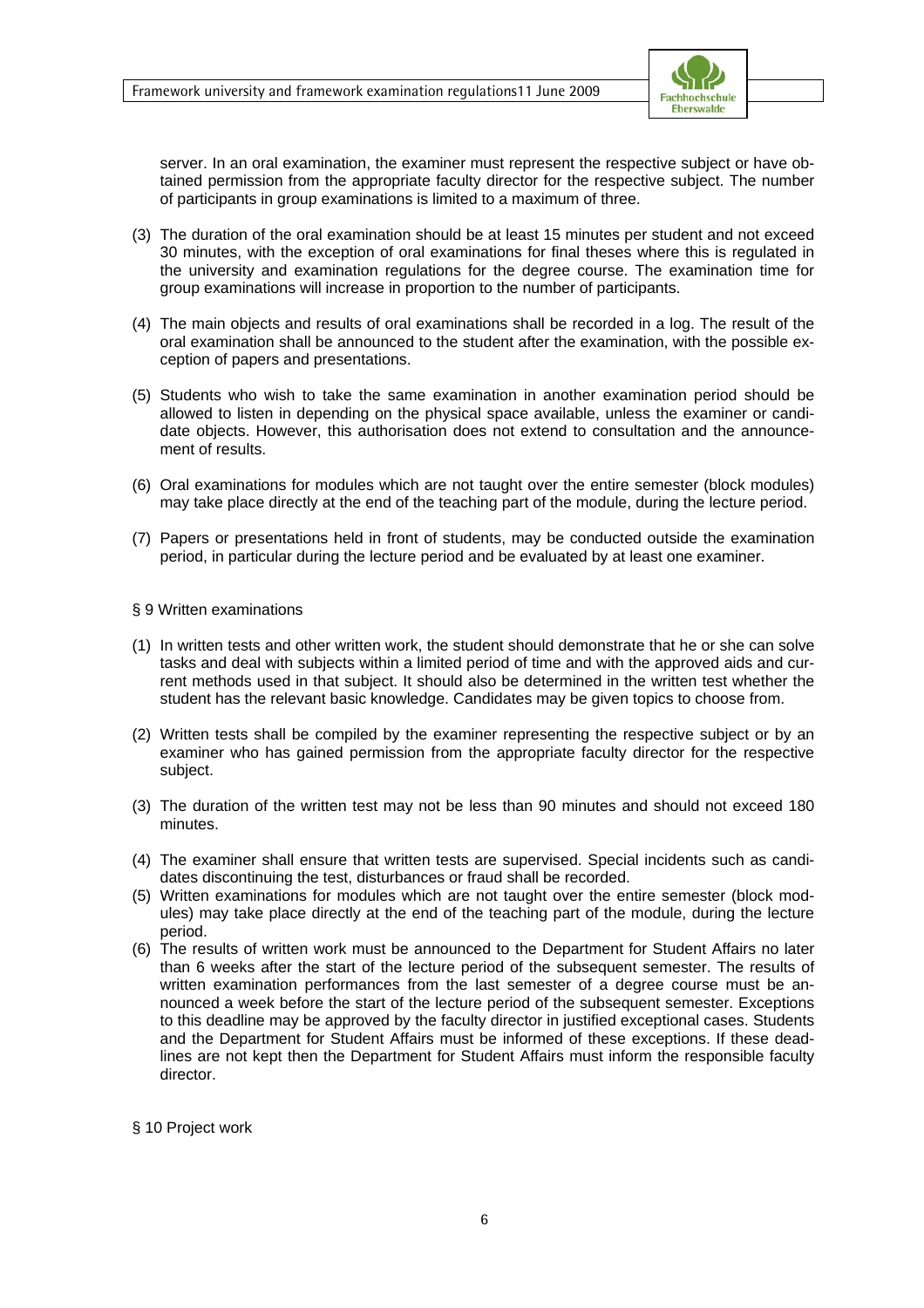

- (1) Project work will usually test a student's team work skills and, in particular, his or her ability to develop, implement or present concepts. Here, students must demonstrate that they can define objectives for larger tasks and develop interdisciplinary solution approaches and concepts.
- (2) For project work which must be passed in order for a student to continue the course, § 16 (8) shall apply accordingly.
- § 11 Assessment of examination performances and grades
- (1) A module grade is awarded for each module. Each module grade is included on the student's certificate; they form the basis for determining the overall grade.
- (2) Examinations taken in optional modules shall be shown on the student's certificate if requested. These grades are not considered in determining the overall grade.
- (3) The grades for each examination shall be determined by the respective examiners. For a differentiated evaluation of examination performances, the individual grades may by increased or decreased by 0.3 to intermediate values.

The following grades are to be used for assessing examination performances:

1.0:  $1.3 =$  very good = an excellent performance:

1.7; 2.0,  $2.3 = \text{good} = \text{performance}$  well below average requirements;

2.7; 3.0; 3.3 = satisfactory = performance meets average requirements;

3.7; 4.0 = sufficient = performance just meets requirements despite shortcomings;

 $5 =$  unsatisfactory = performance does not meet requirements due to significant shortcomings.

No other grades may be awarded.

- (4) If a module examination consists of one examination performance, the module grade is the examination grade. If a module examination consists of several examination performances, the module grade is calculated from the average of the individual examination performances, and if necessary, weighted according to the university and examination regulations for the course. When calculating module grades, only the first digit after the decimal point is taken into account; all other decimal places are ignored without being rounded up or down.
- (5) To determine the overall grade of the preliminary diploma examination and the overall grade of the final certificate of the diploma, the bachelor's or master's examination, the module grades of all modules are weighted according to the university and examination regulations of the courses, to form an average. Paragraphs 4 and 6 shall apply in determining the overall grade for the final certificate. The module grades weighted according to ECTS credits are not rounded up or down to calculate the final grade.
- (6) A module grade calculated from a number of examination results, or the overall grade of the preliminary diploma and the final certificate referred to in paragraph 5 may be:

For an average up to and including  $1.5$  = very good

For an average over 1.5 up to and including  $2.5 = \text{good}$ 

For an average over 2.5 up to and including  $3.5 =$  satisfactory

For an average over 3.5 up to and including  $4.0 =$  sufficient

For an average over  $4.0 =$  unsatisfactory.

Final certificates with an overall grade of 1.3 or better will be awarded 'with distinction'.

- (7) For performances achieved in group work, each student's individual share of work must be recognisable and assessable.
- (8) In addition to the overall grade according to paragraph 5, an ECTS grade is awarded as a supplement to the German grade for degree courses. Students who have successfully completed the course shall obtain the following ECTS grades:

 $A = best 10%$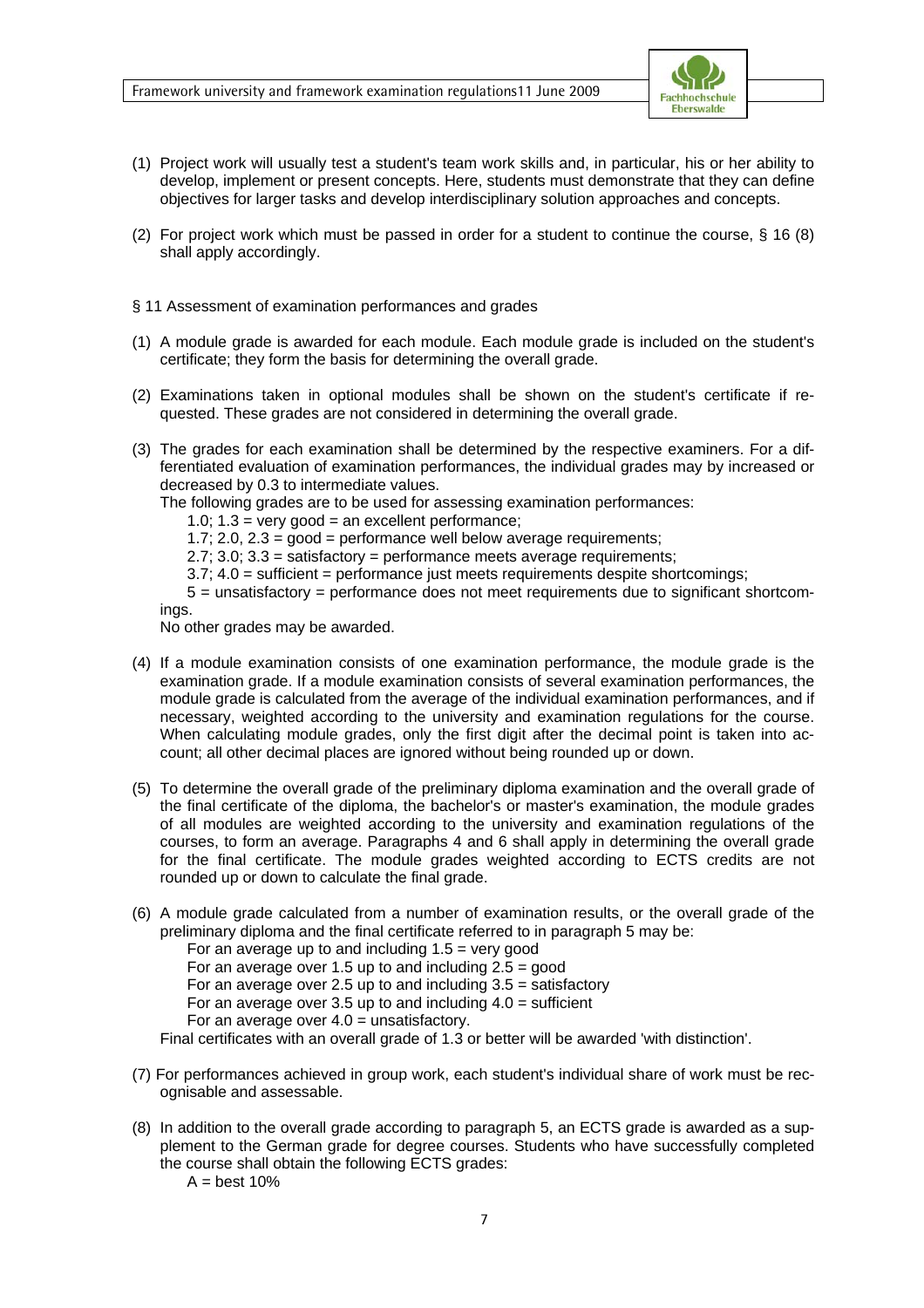

 $B =$  next 25%  $C =$  next 30%  $D =$  next 25%  $E =$  next 10%

 The basis for calculating ECTS grades for students are the final course grades for all students of the degree course in question for the last six semesters. For newly established courses, the ECTS grade is calculated for the first time when there are at least 30 overall grades for graduating in the respective degree course. If there are not 30 overall grades available when students complete the course, then those students shall receive certification of their ECTS grades as soon as the grade can be calculated and on request.

- (9) No ECTS grades shall be awarded for individual modules. On request, the examiner shall determine the ECTS grade for foreign visiting students. The ECTS grades FX and F are awarded to unsuccessful students for individual modules. FX means "Fail – improvements are needed before the credit can be awarded", and F means "Fail – considerable improvements are needed before the credit can be awarded".
- (10) If students obtain accreditable performances assessed with ECTS grades, then these ECTS grades shall be accredited to their grades, provided that no other regulations have been agreed in a cooperation agreement, according to the table below:
	- A 1.0 B 1.7 C 2.0 D 3.0 E 4.0 FX / F 5.0

§ 12 Failure, withdrawal or breach of regulations

- (1) An examination performance is considered "unsatisfactory" (5.0) if a candidate fails to keep a binding examination deadline without good cause or if a candidate withdraws from an examination before its completion without good cause. The same applies if a written examination performance is not completed within the stipulated period or if the deadline for coursework or a thesis is not met. If an examination is completed properly then a withdrawal is not possible.
- (2) The alleged reason for a withdrawal or failure must be submitted in writing immediately to the Department for Student Affairs and substantiated. In case of illness, the inability of the candidate to take the examination must be proven by submitting a medical certificate, and in cases of doubt by submitting an official medical certificate, at the discretion of the examining board. In respect of keeping deadlines for initial examination registration, retaking examinations and the reasons for failing to complete examinations and complying with deadlines for examination work, the illness of a child predominantly in the candidate's sole care shall be considered the same as the candidate's illness.
- (3) If a candidate attempts to influence the result of his or her examination through deception or using unauthorised means or does not mention sources or aids used for the written work, the examination performance shall be deemed "unsatisfactory" (5.0). A candidate who disrupts the orderly conduct of the examination may be excluded from continuing to take the examination by the examiner; in this case the examination performance will be given the grade "unsatisfactory" (5.0).
- (4) The candidate may appeal within a period of 1 month and demand that the decisions are reviewed by the examining board in accordance with paragraph 3, sentence 1 to 2. Candidates must be informed in writing immediately of incriminating decisions; these must be substantiated and students must be given information on legal remedies.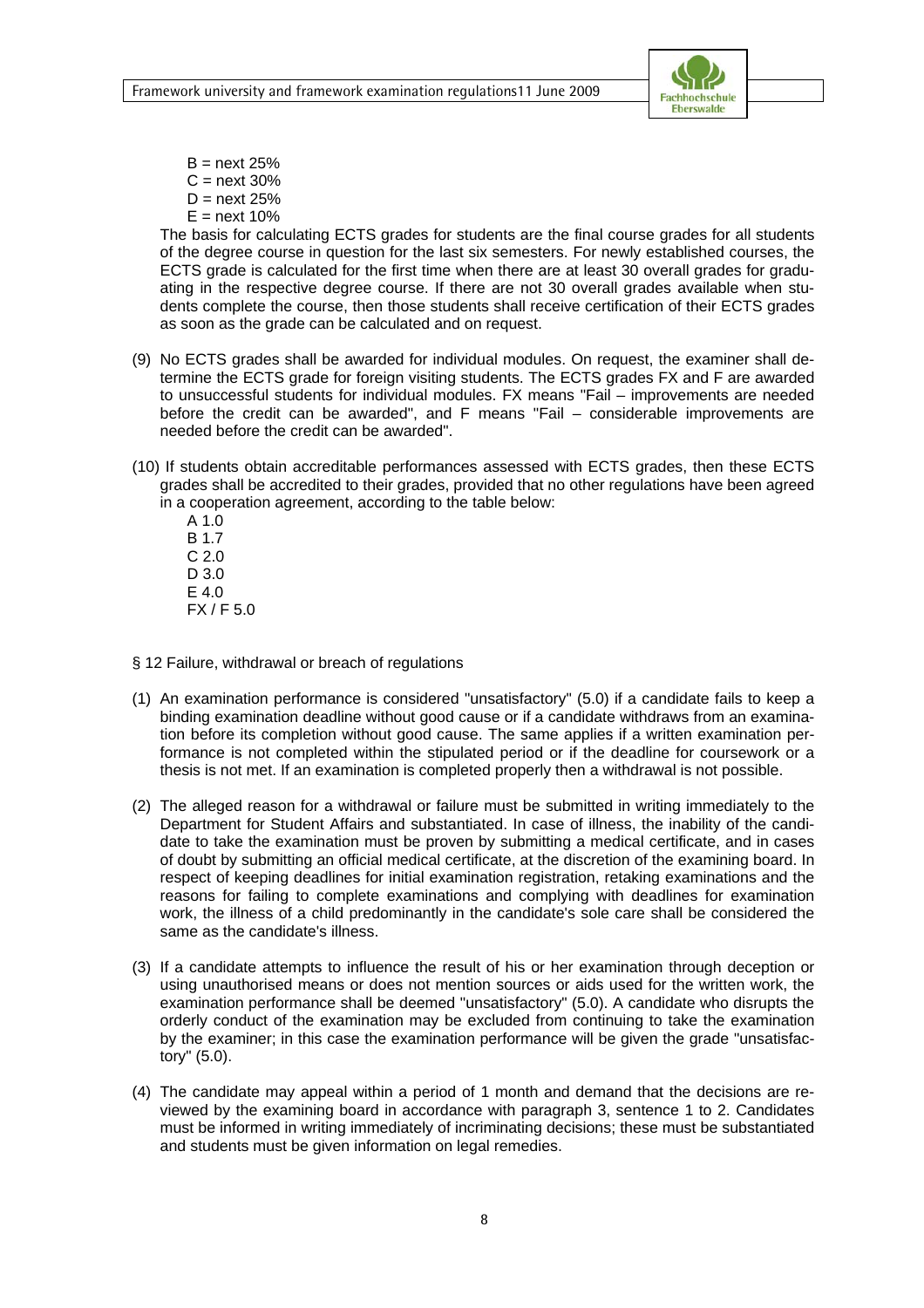

- § 13 Passing and failing an examination
- (1) A candidate shall pass a module examination if the module grade achieved is at least "sufficient" (4.0). If a module, due to the extent of the studies involved, is divided into sub-modules which are concluded with individual grades or sub-examinations, the overall grade is calculated according to the arithmetic average of the grades for each sub-module. This applies even if a student has failed a sub-module, and cannot produce a sufficient performance/examination result even after several authorised attempts. Depending on the course specialisation, specific course requirements and scope of the course, the individual grades may be given a special weighting. Further details are contained in the university and examination regulations specific to each course.
- (2) The candidate will be informed whether they have passed or failed a written module examination by the Department for Student Affairs. Candidates shall be informed via the website by the Department for Student Affairs that the examination results have been announced. In order to safeguard the legitimate interests of respective parties, examination results are only published with a registration number.
- (3) If a student fails a preliminary diploma examination or final examination, on request and on submission of the corresponding proof and confirmation he or she is leaving the university, he or she will be issued a certificate which contains the examination performances and from which it is recognisable that the preliminary diploma examination or final examination has definitely not been passed.
- (4) The candidate may appeal against the assessment of an examination performance informing the examining board within 1 month of the announcement of the examination results. For students who, in accordance with university and examination regulations, are not at the university or are taking a semester off, the deadline for appeal is the date of the first lecture of the following semester.
- (5) The examiner will ensure that candidates are able to view assessed written work, examination records and assessments of their final thesis within the objection period.
- (6) It is possible to view examination documents according to paragraph 5 at the respective faculty. Examination documents are the property of the university. The right to view examination documents does not entitle candidates to make copies and transcripts.

#### § 14 Optional examination

For all suitable courses, the examination regulations shall define in what circumstances a final examination taken within the official study period is non-binding where the examination assessment is a fail (optional examination). A passed optional examination may be repeated to improve the grade. Optional examinations may be available in courses which place particular / exceptional subjectspecific demands and responsibilities on students.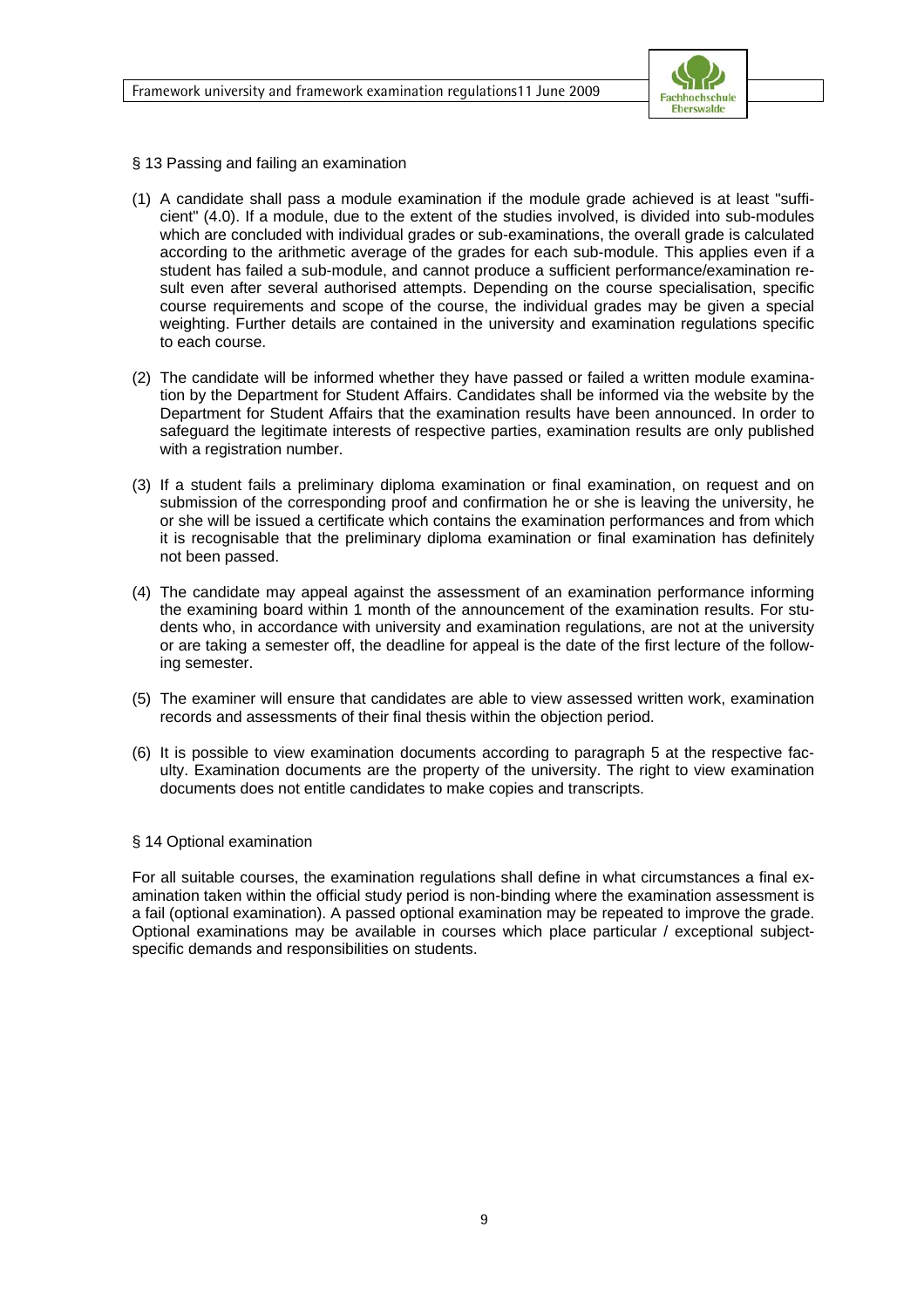

#### § 15 Final thesis

- (1) The final thesis is a written examination performance. It aims to demonstrate that the candidate is able to deal with a problem independently within a specified period of time according to scientific methods.
- (2) Final theses in degree courses are:

 Diploma degree course – diploma thesis to be completed within 3 months and worth at least 12 and no more than 15 ECTS credits

 Bachelor's degree course – bachelor thesis to be completed within 9 weeks and worth at least 6 and no more than 12 ECTS credits

 Master's degree course – master thesis to be completed within 6 months and worth at least 15 and no more than 30 ECTS credits

 If the final thesis is completed at the same time as classes are attended or is implemented at institutions other than the university during the official study period, an extension may be granted. However, this extension may not be more than twice the amount of time allocated to the thesis in the university and examination regulations for the degree course. The final thesis may be completed as part of a project module. The university and examination regulations for the degree course shall determine the precise deadlines for completing and registering the final thesis.

- (3) Thesis deadlines may be extended by no more than one month for bachelor theses and by two months for diploma and master theses, at the request of the candidate for reasons beyond his or her control.
- (4) The subject, issues and scope of the final thesis must be limited such that the deadline for completing the thesis can be met. The student may submit a desired subject.
- (5) Professors, including visiting professors, representatives of professors and honorary professors from the University of Applied Sciences Eberswalde may propose subjects for the final thesis in their specialist areas. Other full-time scientific personnel at the university, lecturers and persons with professional experience or training, may receive permission by the faculty director to issue final thesis topics. Only persons listed in § 20 paragraph 5 BbgHG may provide advice on the assessment of final theses and final oral examinations. Assessments for the grading of final theses may also be compiled by persons with practical professional experience or training, provided they possess at least the qualification to be recognised with the final thesis or an equivalent qualification.
- (6) Assessors of final theses must belong to the university. The university expert is the contact for any issues concerning the final thesis. The second expert shall be selected in consultation with the first.
- (7) The final thesis may be completed by a group of maximum 3 students, if the individual candidate's contribution to be assessed as his or her examination performance can be clearly distinguished and is assessable based on the use of sections, page numbers or other objective criteria. Thesis deadlines may be extended by no more than two months at the request of the candidate on grounds beyond his or her control.
- (8) On registering the final thesis, the student on the respective degree course shall receive objectives with working topics, key focus areas, thesis start time, submission deadline and the names of their assessors. Registration will be signed by the student, the university assessor and the chairman of the examining board. The registration of the final thesis is to be put on record in the faculty office.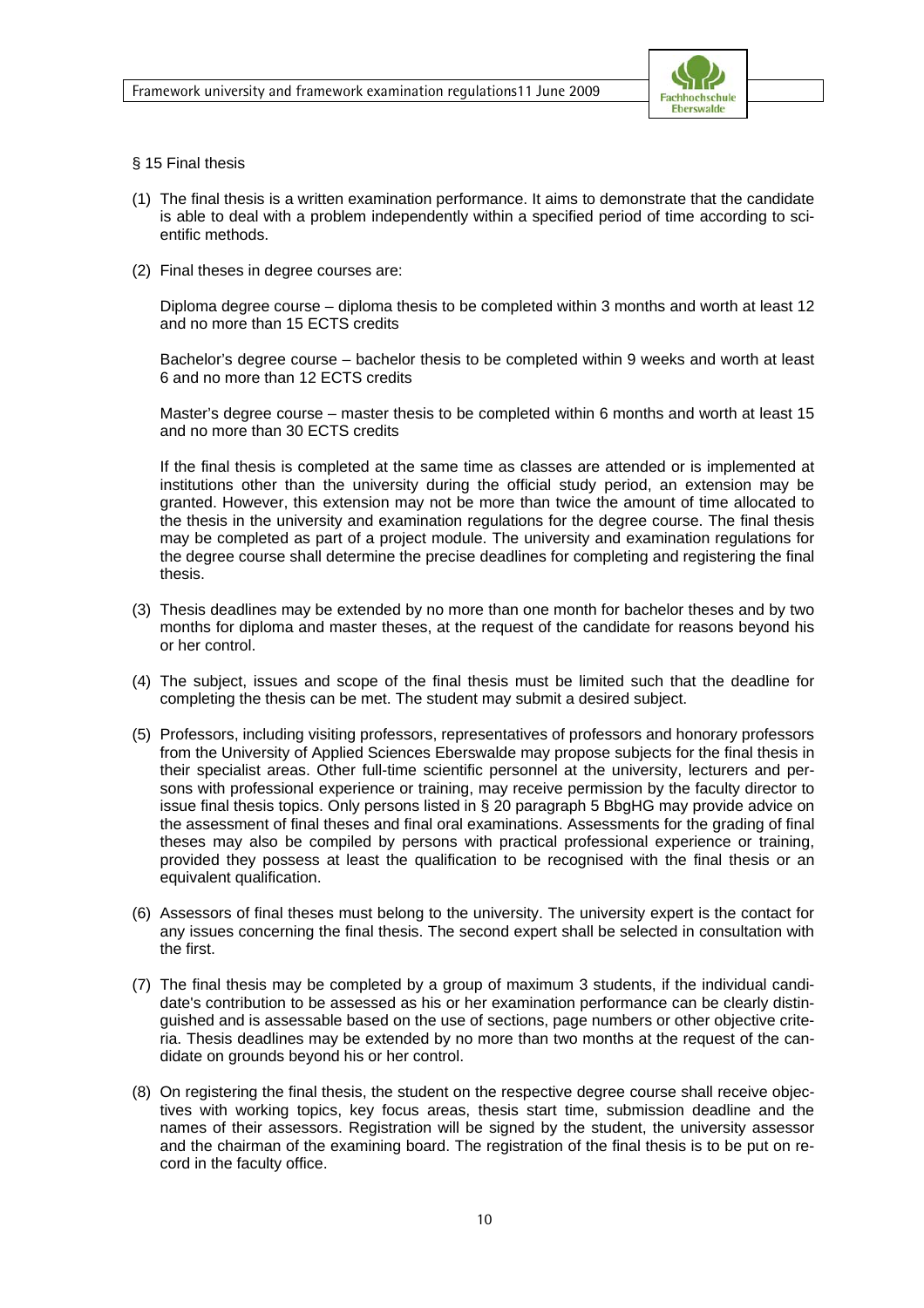

- (9) On registering their final thesis, a candidate shall declare whether he or she agrees to let the university publish their final thesis or parts thereof and to grant the university use and exploitation rights.
- (10) The subject of the final thesis may only be returned once within four weeks of registration.
- (11) Three copies of the final thesis are to be submitted to the faculty office or sent to the faculty director's office with a postmark dated no later than the last day of the deadline. The faculties may determine that the final thesis must be submitted in electronic form. The submission date is to be recorded. Candidates must guarantee in writing in the thesis that they have written the final thesis themselves – in case the work was done in a group, that they have written their section of the work themselves – and that they used no sources or aids other than those specified.
- (12) A summary is to be completed for each thesis and submitted separately. This summary is included in the assessment. By registering the thesis, the student agrees to have the summary published.
- (13) Two graded assessments shall be compiled for the final thesis. Where the grades differ by more than 1.0, the examining board shall commission another assessor to compile an assessment. The grade is calculated from the arithmetic average of the assessments. The assessment procedure should not exceed 6 weeks. If this period is exceeded then this must be justified to the faculty director; students are to be informed.
- (14) The university and examination regulations for degree courses may make provisions for students to defend their work in an oral examination. The oral examination for the thesis must take place promptly after the assessment has been submitted. The result of the oral examination is included in the assessment. Further details are contained in the university and examination regulations for the degree course.
- (15) The student and the assessor shall decide whether the thesis is to be included in the university library, depending on the result and the subject of the work.
- (16) The thesis will be archived; the faculty director shall decide on the procedures.
- § 16 Resitting module examinations
- (1) Failed examinations can be retaken once. Failed attempts in the same course at another university are to be counted.

 On diploma degree courses, a maximum of two failed examinations for both basic and advanced courses may be repeated twice. Additional second resits are not possible. A student's examination right shall expire if he or she fails a third resit (taken for the first time) in the basic or advanced course.

 On bachelor's degree courses, a maximum of three failed examinations may be repeated twice. Additional second resits are not possible. A student's examination right shall expire if he or she fails a fourth resit (taken for the first time).

 On master's degree courses, a maximum of two failed examinations may be repeated twice. Additional second resits are not possible. A student's examination right shall expire if he or she fails a third resit (taken for the first time).

 A student's examination right shall expire if the second resit is not passed. The preliminary diploma examination, the diploma examination, bachelor or master examination is definitely failed if the last possible resit is graded as "unsatisfactory (5)". As a result, the student has to leave university.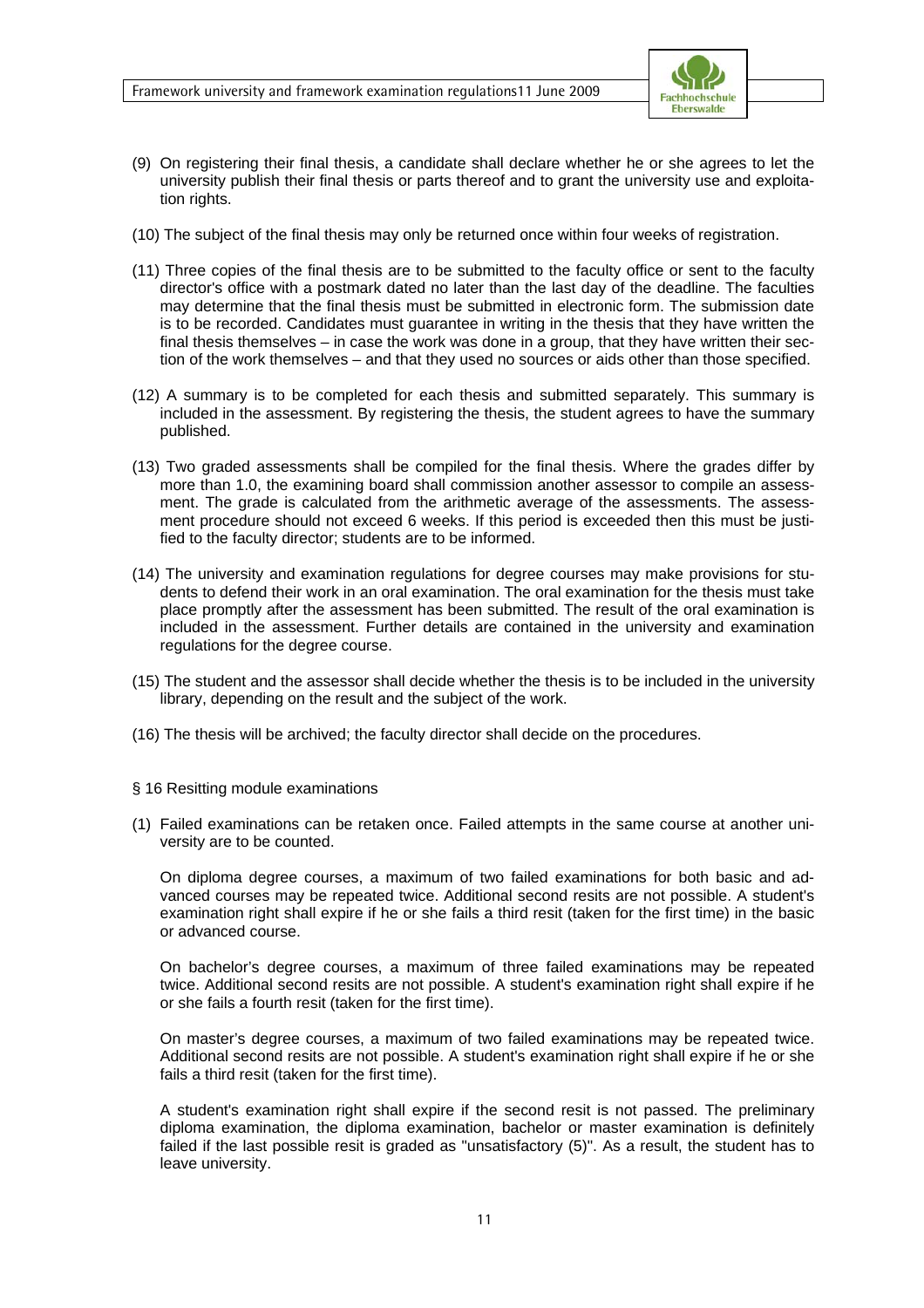

 A candidate who is resitting examinations for a second time must notify the Department for Student Affairs before the examination date. Students will receive notification of permission to take the examination by the Department for Student Affairs which they then give to the examiner before the examination.

- (2) Resits will usually take place during the examination period of the subsequent enrolment year. Shorter deadlines may be determined in the university and examination regulations for the degree course. Resits shall be offered such that they can be taken in the official study period. For examinations from the last semester of the official study period of a course, the examinations are to be offered in the following semester. Faculties shall ensure that if resits are necessary within the examination period, they are offered no later than 2 semesters from the last examination date.
- (3) If a resit is offered in the lecture period of the subsequent semester, only students of the respective enrolment year who failed the examination or did not participate in the examination due to illness are permitted to sit this retake. The examining board shall decide on any exceptions. Students taking resits in the lecture period must register with the faculty office. Students may cancel their participation in a resit during the lecture period. The cancellation must be submitted to the faculty director's office in writing no later than 7 calendar days before the start of the examination.
- (4) Resits must usually be carried out in the form outlined in the university and examination regulations. In exceptional cases, the examiner may determine another examination form for the resit (for example, oral examination instead of a written examination).
- (5) It is not possible to resit a passed module examination, with the exception of cases pursuant to  $§ 14.$
- (6) If failures are offset in a module examination consisting of several examination performances, then examinations may only be retaken if the module grade was unsatisfactory (worse than 4.0). In the case of unsatisfactory module grades, the examination graded as unsatisfactory is to be repeated. If there are several failures then the examiner decides which of the examination performances graded unsatisfactory are to be repeated.
- (7) Oral examinations which must be passed in order for a candidate to continue the course (last chance to resit) must be assessed by two examiners. Failed written examinations which must be passed in order for a candidate to continue the course (last chance to resit), must be assessed by a second examiner. The grade is calculated from the arithmetical average of the individual assessments.
- (8) The final thesis may, if awarded a grade worse than "sufficient" (4.0), be rewritten on a new subject only once. A return of the subject of the final thesis as outlined in § 15, paragraph 10 shall only be allowed if the candidate has not done this in preparing his or her first piece of work. If rewritten, the final thesis must be registered no later than 6 months after the announcement of the results of the first examination attempt. The examining board shall decide on any exceptions.
- (9) The oral examination for the final thesis may, if awarded a grade worse than "sufficient" (4.0), be repeated only once. If the grade of the repeated oral examination for the final thesis is worse than "sufficient" (4.0), then the final thesis has not been passed.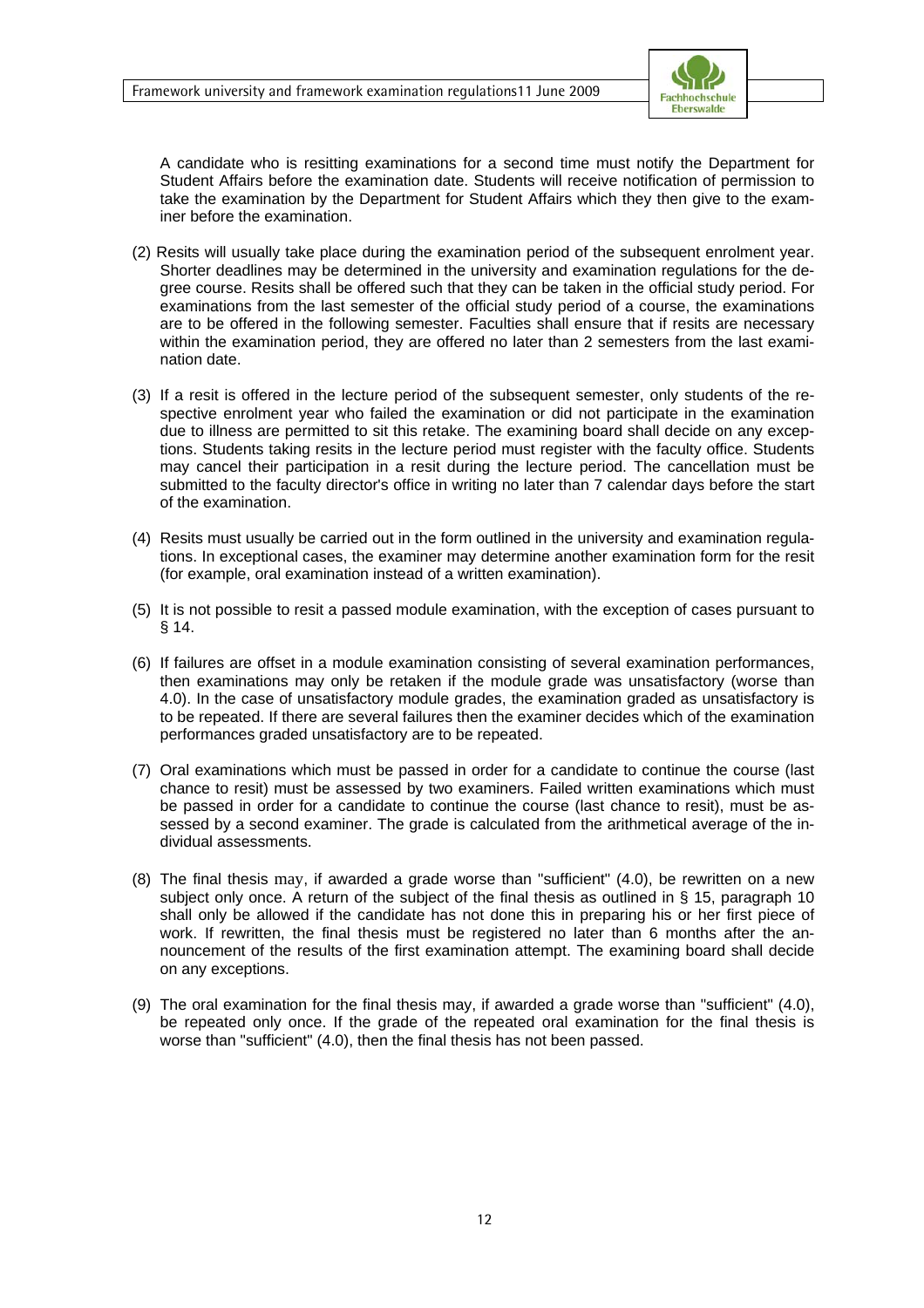

- § 17 Degree certificate and degree document
- (1) Students shall receive a certificate for a passed preliminary diploma or a final examination after the last examination result, within four weeks if possible. The module grades from the basic course and the overall grade are to be listed on the preliminary diploma certificate. The module grades, the subject of the final thesis, its grade and the overall grade are to be listed on the final examination certificate. Furthermore, the field of study and any specialisations and – at the request of the student – the results of module examinations for modules other than those prescribed (optional modules) taken at the University of Applied Sciences Eberswalde, and the time needed to complete the course are to be included on the certificate. The final certificate is issued with the date of the last examination.
- (2) At the same time as receiving the final examination certificate, the student is also given the diploma, bachelor's or master's degree document with the date of the certificate and a diploma supplement. The awarding of the academic degree is attested in the degree document. The diploma, bachelor's or master's degree document and certificate are signed by the faculty director and the chairman of the examining board and stamped with the university seal.

#### § 18 Invalidity of examinations

- (1) If the student has cheated in an examination and this fact is determined after the certificate has been issued, then the grade of the examination performance can be adjusted accordingly by the examining board. If required, the module examination can be declared a fail. The same applies to the final thesis.
- (2) If the pre-requisites for the acceptance of a module examination were not met, without the student intending to deceive, and this fact is only known after the certificate has been issued, this error will be rectified by passing the examination. If the student has deliberately and wrongfully ensured that he or she was able to take the module examination, then the examining board may declare the module examination as "insufficient", and the preliminary diploma and final examination as "failed". The student must be given the opportunity to make a statement to the examining board before a decision is taken.
- (3) The incorrect certificate is to be withdrawn and, where appropriate, a new one is to be issued. If an examination performance is declared "failed" due to cheating, both the incorrect certificate and degree document are to be withdrawn. A decision according to paragraph 1 and paragraph 2, sentence 2 is excluded after a period of five years from the date of the final certificate.
- § 19 Accrediting study time and examinations
- (1) Study time, ECTS credits and examination performances from other universities of applied sciences and universities are to be accredited, where these are equivalents. Study times and examination performances are equivalent if they largely correspond to those of the respective degree course at the University of Applied Sciences Eberswalde in content, scope and requirements. An overall view and assessment should be made here and not a schematic comparison. In accrediting study times and examination performances achieved outside the Federal Republic of Germany, equivalency agreements approved by the Standing Conference of the Ministers of Education and Cultural Affairs of the Länder and the German Rectors' Conference, as well as agreements made as part of university partnerships shall be taken into account. A preliminary diploma examination in a similar degree course at another university shall be recognised without checking its equivalence. A credit transfer from a diploma degree course which represents a first vocational university degree and, in addition to the bachelor degree, provides access to a master's degree course, is not permitted. However, additional performances which were not included in the final grade for the first university degree may be accredited. The examining board shall decide.
- (2) Paragraph 1 shall apply accordingly to periods of study and examination performances achieved in state-approved correspondence courses; paragraph 1 shall also apply to periods of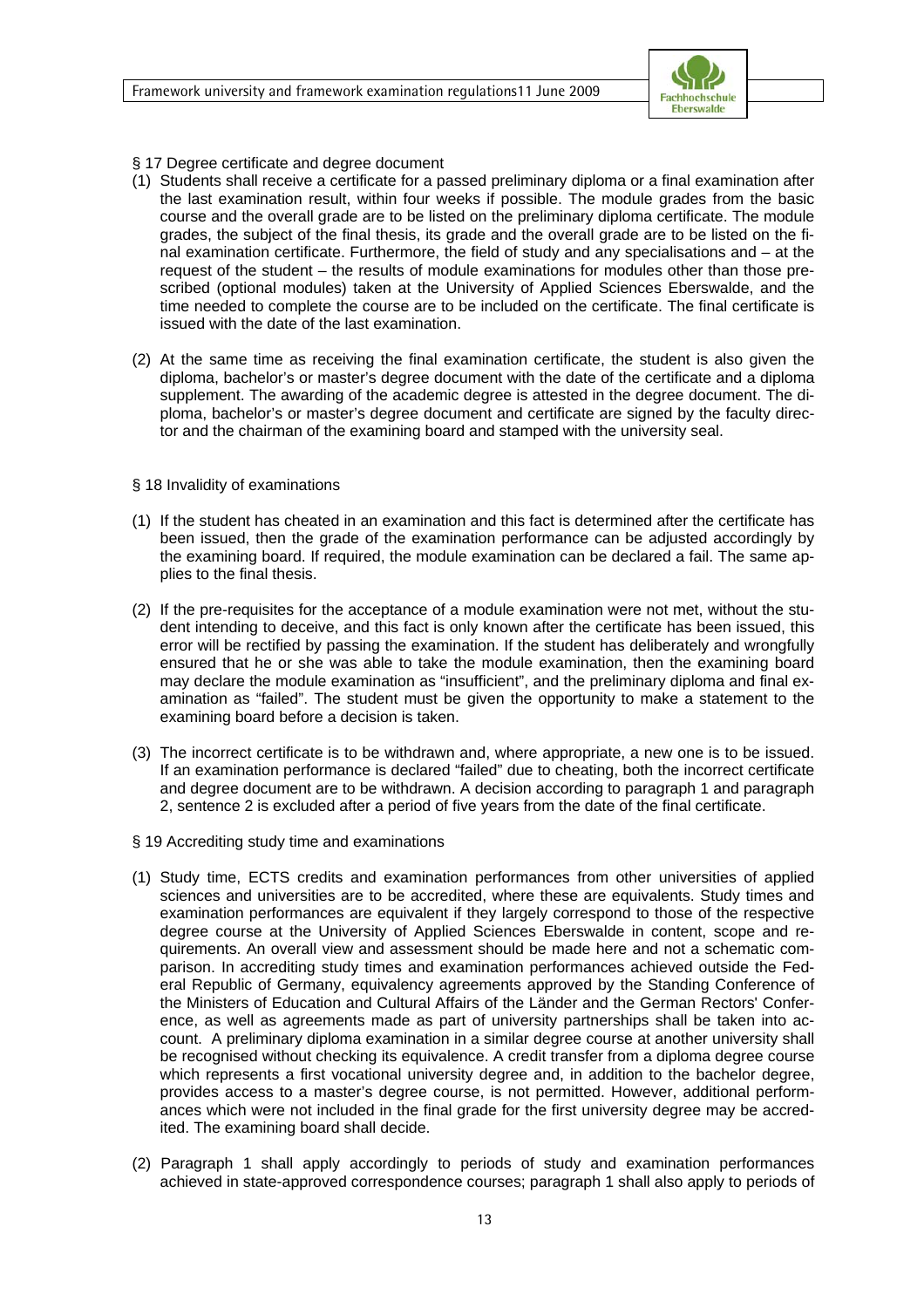

study and examination performances carried out at other educational institutions. Knowledge and skills acquired outside of higher education can be accredited by up to 50% for a degree course if they are equivalent in content and level to the part of the course they are replacing.

- (3) Relevant practical semesters and vocational activities are to be accredited.
- (4) The examining board shall decide on the accreditation of study times and examination performances at the request of the student, if necessary in consultation with the professor responsible for that subject. Coursework and examination performances can only be accredited if the grades are comparable.
- (5) Students must submit the necessary documentation for accreditation in the first four weeks of the respective semester. Once the grade has been accredited the matter is closed.
- (6) Applications for accreditation of study times and examination performances for entry in a higher semester must be submitted along with the enrolment application to the Department for Student Affairs. Accreditation shall always occur under the premise that students are not granted rights to classes which correspond to course progress already demonstrated through accreditation. Incorporation in a higher semester occurs through the course's examining board.
- (7) Students who have acquired their university entrance qualification from outside the Federal Republic of Germany may be exempt from the module examination for a foreign language, on request to the examining board, whereby the ECTS credits to be achieved in the foreign language must be compensated for by another module.

#### § 20 Examiners and observers

- (1) Full-time scientific personnel at the university, lecturers and persons (examiners) with professional experience or training, are entitled to accept examination performances. Examiners should only be persons who fulfil teaching duties. Examiners must possess at least the qualification to be recognised with the examination or an equivalent qualification. § 15 (4) shall apply to final theses.
- (2) The examining board shall inform the Department for Student Affairs about examiners along with the examination plan.
- (3) Only persons with a university degree may be appointed as observers.

#### § 21 Examining board

- (1) An examining board for each degree course shall be formed for the organisation of examinations and for tasks allocated according to these regulations. If several courses are assigned to one faculty then the faculty council may appoint a joint examining board. The examining board comprises five members, including three professors, one research assistant and a student representative. The term of office is three years and 1 year for the student representative.
- (2) The members of the examining board and their representatives shall be appointed by the relevant faculty council. This shall occur separately according to status groups, whereby representatives of one status group may only appoint candidates from their own group. The chairman and his or her deputy are chosen by the examining board. The chairman of the examining board must be a professor.
- (3) The examining board shall ensure that the provisions of the university and examination regulations are complied with. In addition to the duties specified in  $\S$  23, it is responsible for organising the examinations. The examining board provides suggestions for reform of the university and examination regulations.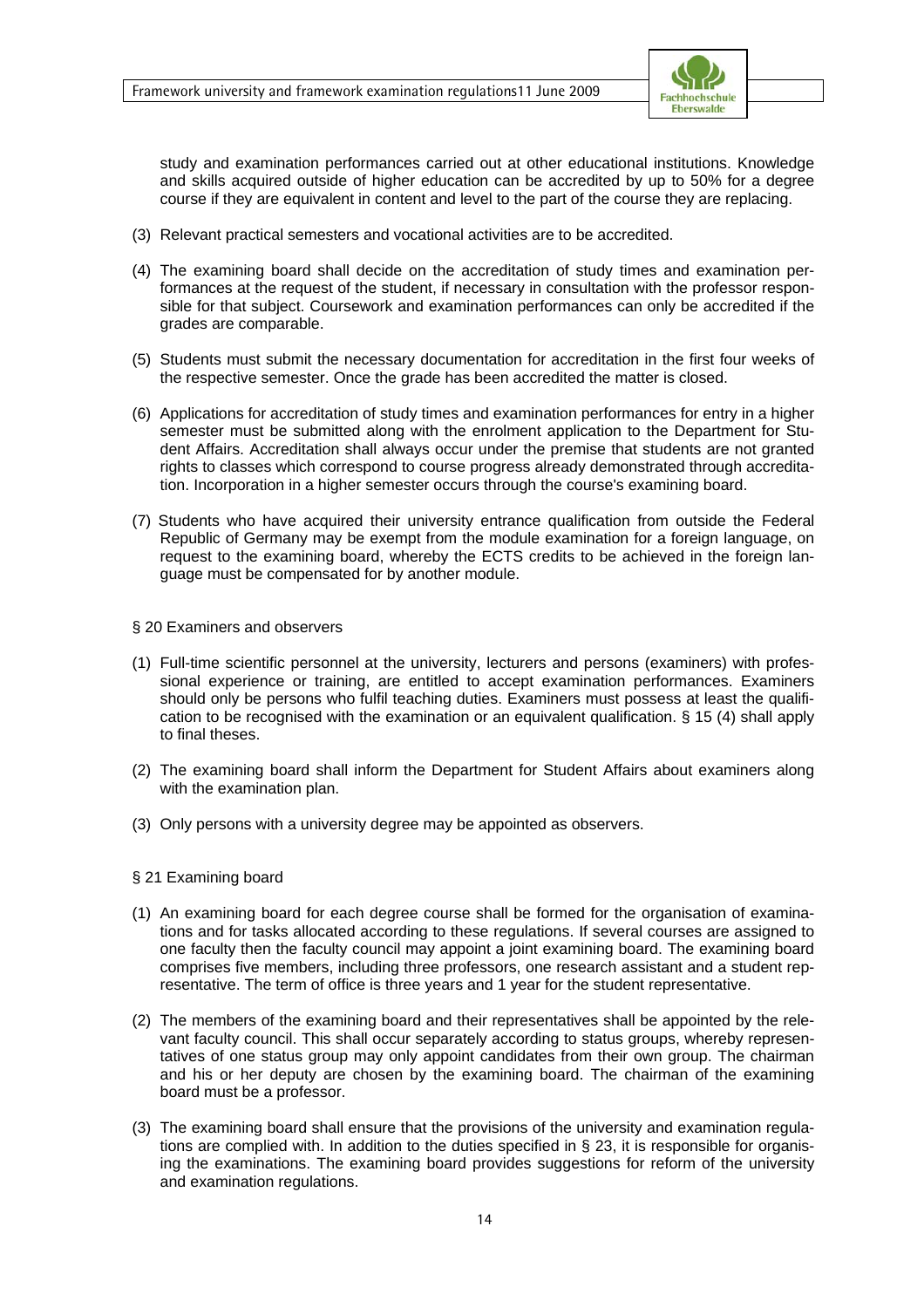

- (4) The Department for Student Affairs shall be informed in writing of all the decisions taken by the examining board.
- (5) The members of the examining board have the right to be present during exams.
- (6) The members of the examining board are subject to official secrecy. If they are not members of the civil service, they must be bound to confidentiality by the board.
- (7) The chairman of the examining board shall convene the board to attend meetings. The meetings must be called in writing at least one week in advance of the meeting. In urgent cases, meetings may be called with 24-hours notice or resolutions may be passed by circulation.
- (8) The examining board has a quorum if, in addition to the chairman or his/her representative, at least two other members entitled to vote are present and the invitations to members of the examining board have been sent out correctly and in due time. It decides by simple majority. In case of a tie, the chairman shall have the casting vote.
- (9) The examining board may revocably transfer powers to the chairman of the examining board.
- (10) The examining board shall determine a schedule (examination plan) for examinations to take place during the examination period. The examination plan shall be deemed binding 2 weeks before the start of the examination period. Amendments are then only possible in urgent cases at the discretion of the examining board. The binding examination plan, including examination dates and the examiners for the examination period, shall be published 14 days before the start of the examination period by the chairman of the examining board.

#### § 22 Deadlines

- (1) Failed examinations must be retaken in the course of the next two semesters. Cancelling registration for the examination in this case is not possible. A student's examination right shall expire if the deadline is not kept. Deadlines which lead to the loss of the examination right can be extended by the examining board, in particular in case of illness, maternity and other reasons not attributable to the student. The resit deadline for failed examination performances may be extended by one holiday semester, practical semester or semester abroad, should any of these reasons occur by the last possible examination date.
- (2) Examinations may be taken before the deadline specified in the university and examination regulations for the degree course if the performances required for admission to examinations have been demonstrated.
- (3) In courses with more than 4 semesters, students must have demonstrated at least 60 ECTS credits by the end of the  $3<sup>rd</sup>$  semester. Otherwise, they shall be invited to a mandatory consultation by the examining board.
- (4) In the mandatory consultation, a course plan and an examination schedule are compiled, which results in compulsory examination registration. Students who do not attend the mandatory consultation or do not meet examination deadlines set by the examining board in the mandatory consultation will lose their examination right.
- (5) The final thesis shall be registered by the end of the last regular semester of a degree course. The registration deadline may be extended appropriately, at the request of the student. If a student does not adhere to the registration deadline, that student shall lose his or her examination right. The respective examining board shall decide on any exceptions. Earlier registration dates can be set in the university and examination regulations for the respective degree courses.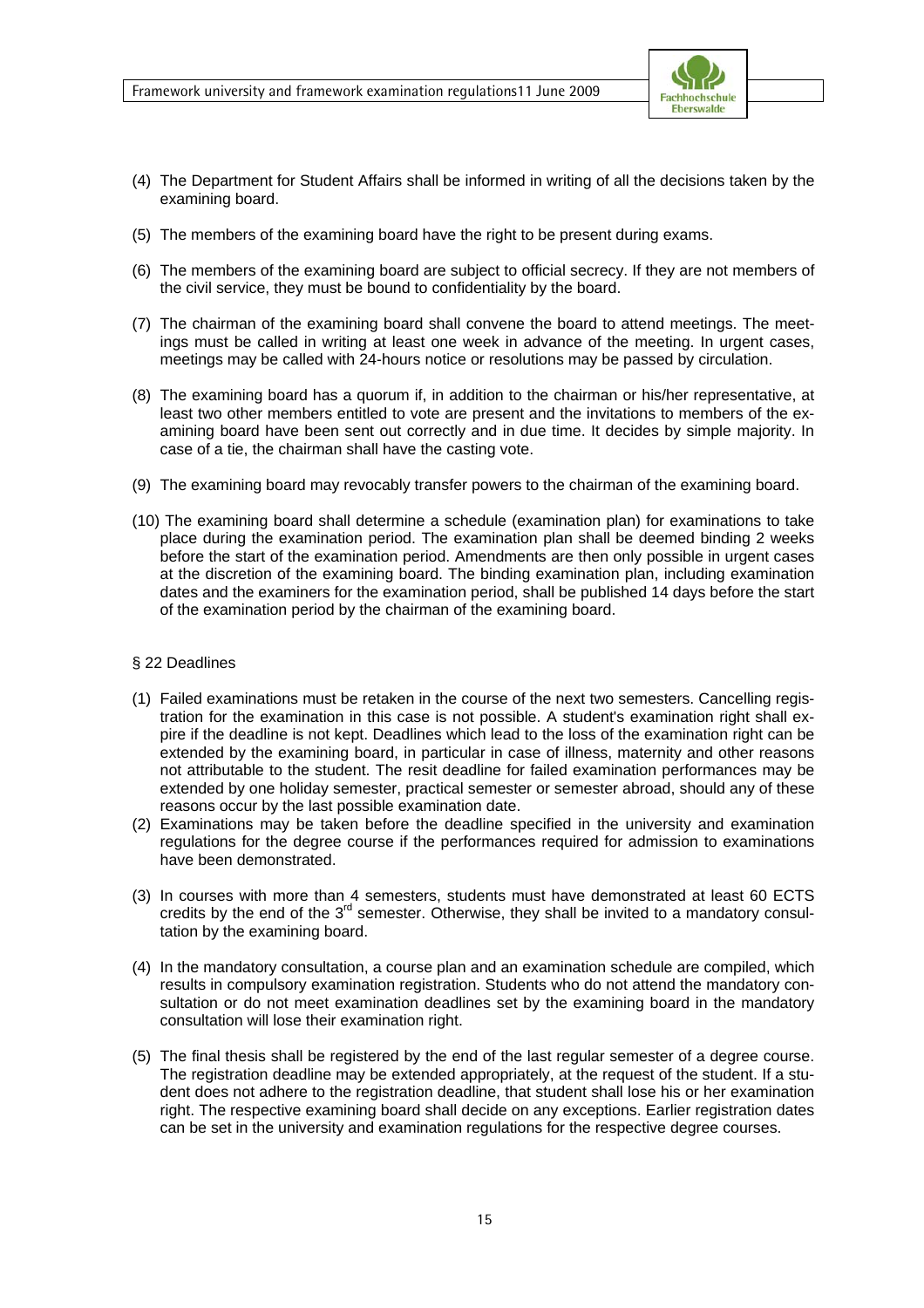

- (6) If an examination right has not expired, it shall continue until the end of the third year following the year in which the student left university, provided that the necessary examination conditions for the corresponding subject were met before the student left university.
- (7) In special cases, especially for social reasons (maternity, care-giver for close relatives, etc) the examining board shall facilitate the adherence to official study periods and set alternative deadlines by means of a special course plan. § 18, paragraph 1, sentence 4 BbgHG shall apply accordingly.
- (8) The retention period of examination documents is 5 years. After this period, examination documents may be destroyed.

#### § 23 Responsibilities

- (1) In particular, the examining board shall make decisions on:
	- a) applications according to the university and examination regulations
	- b) the consequences of infringements against the university and examination regulations
	- c) exceptions to the university and examination regulations in exceptional cases
	- d) accreditation of examinations and study times

 e) planning and schedule of examinations in the examination period and compliance with examination deadlines

f) appointment of examiners and observers

g) appeals against the result of an examination; if the appeal is dismissed, then the proc-

- ess is to be passed on to the study commission via the Department for Student Affairs h) loss of the examination right
	- i) admission to examinations in exceptional cases or in case of doubt.
- (2) The examiner will decide whether an examination has been passed or failed.
- (3) The study commission will decide conclusively on appeals, where the examining board has not redressed the issue itself. The study commission is also responsible for cross-disciplinary exceptions. The study commission shall ensure compliance with the principles of the university and examination regulations, make recommendations and draw up proposals for amendments to the university and examination regulations.
- (4) The Department for Student Affairs is responsible for the administration and announcement of examination results and issues certificates and documents. The Department for Student Affairs shall notify students of infringements to the university and examination regulations and initiate hearings. The examining board shall then decide on the consequences of infringements against the university and examination regulations.
- (5) Applications to the examining board must be submitted to the Department for Student Affairs.
- § 24 Purpose of grading test / responsibility
- (1) Grading tests may be set in degree courses according to § 22 BbHG.
- (2) Students who possess an entrance qualification for universities of applied sciences or a university entrance qualification and have acquired the knowledge and skills which justify being placed in a higher semester may sit a grading test.
- (3) The provisions of the framework university and framework examination regulations shall apply mutatis mutandis to the grading test. In cases of doubt, the examining board for the respective degree course shall decide.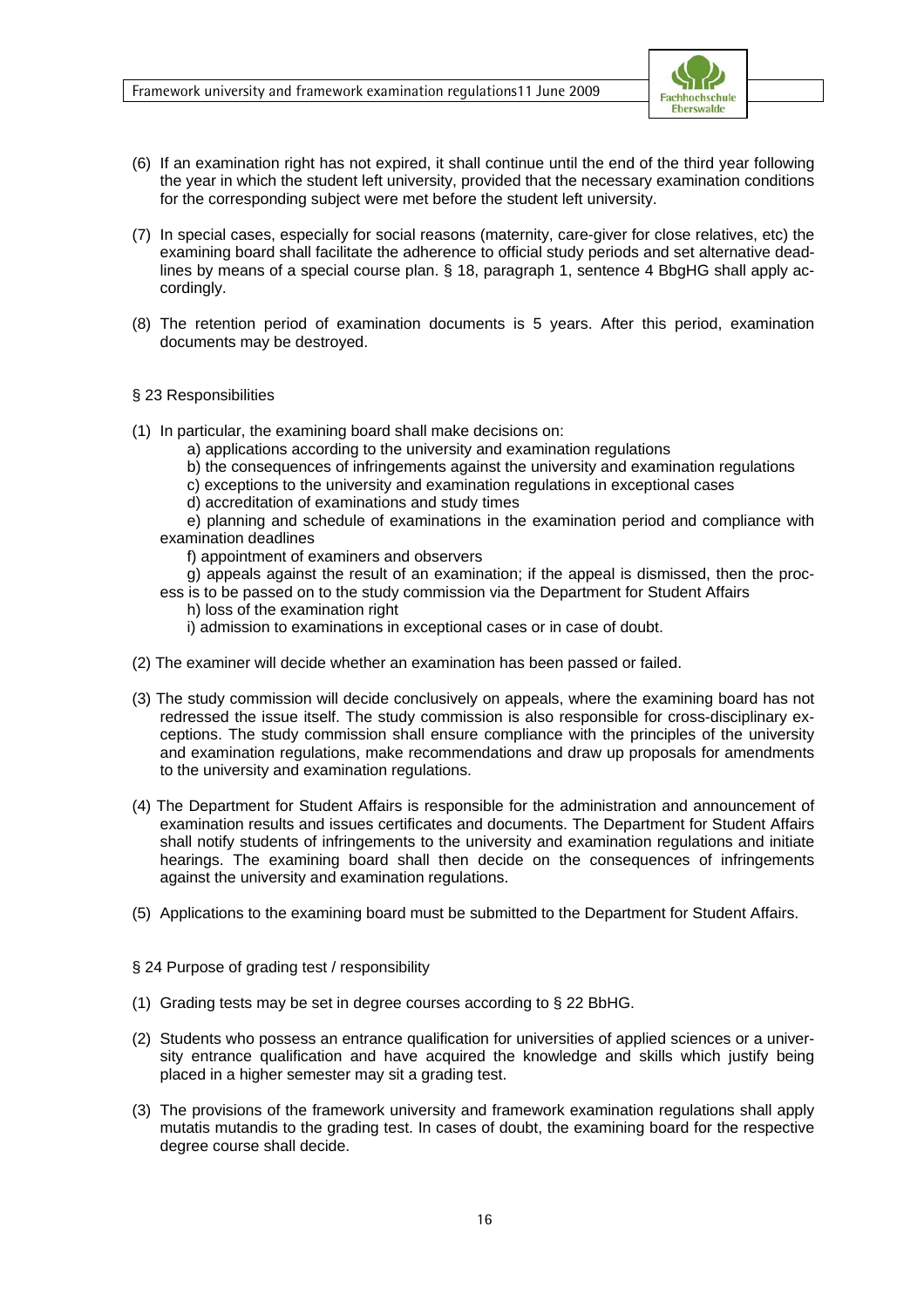

- § 25 Admission to the grading test
- (1) Applicants with an entrance qualification for universities of applied sciences or a university entrance qualification are admitted to the grading test.
- (2) The application for admission to the grading test must be submitted in writing by candidates to the Department for Student Affairs no later than 15 January for the subsequent winter semester and/or 15 July for the subsequent summer semester.
- (3) The following documents must be attached to the application:

 a) a curriculum vitae with details of how the necessary knowledge and skills for the grading test were acquired,

 b) a university entrance qualification certificate or an entrance qualification certificate for universities of applied sciences,

c) if appropriate, proof of the required practical activity,

 d) if applicable, certified copies of a certificate from a completed vocational training course, the location of a professional activity and a certificate from a completed vocational training course,

e) proof of any vocational continuing or further training measures,

 f) a statement as to whether and for what course an application for a grading test has already been submitted at a university of applied sciences,

 g) a statement as to whether and with which results any other degree courses in the desired field of study were previously started.

- (4) The application should state whether a grading test for accrediting one semester (minimum requirement) or several semesters is requested.
- (5) The examining board shall decide on admissions to grading tests. Regulations about the allocation of study places shall remain unaffected.
- (6) Applicants who have already studied on a comparable course and for whom the requirements for enrolment are not present, may no longer be admitted to the grading test for these degree courses.
- (7) The Department for Student Affairs shall inform the candidates in writing about the decision regarding their admission. If the candidate is admitted to the grading test, then the notification shall include any admission restrictions related to the individual semester for the desired degree course. The decision does not entitle the candidate to take part in the course. Any negative decision must be substantiated and accompanied by information on legal remedies.

#### § 26 Counselling / registration for the grading test

- (1) Along with admission confirmation, the candidate will also be asked to attend a consultation in which he or she is given comprehensive information about the individual examination reports, the requirements and how the examinations will be conducted. The consultation shall be conducted by a professor appointed by the examining board and an observer.
- (2) After the consultation, the candidate can register for the examination.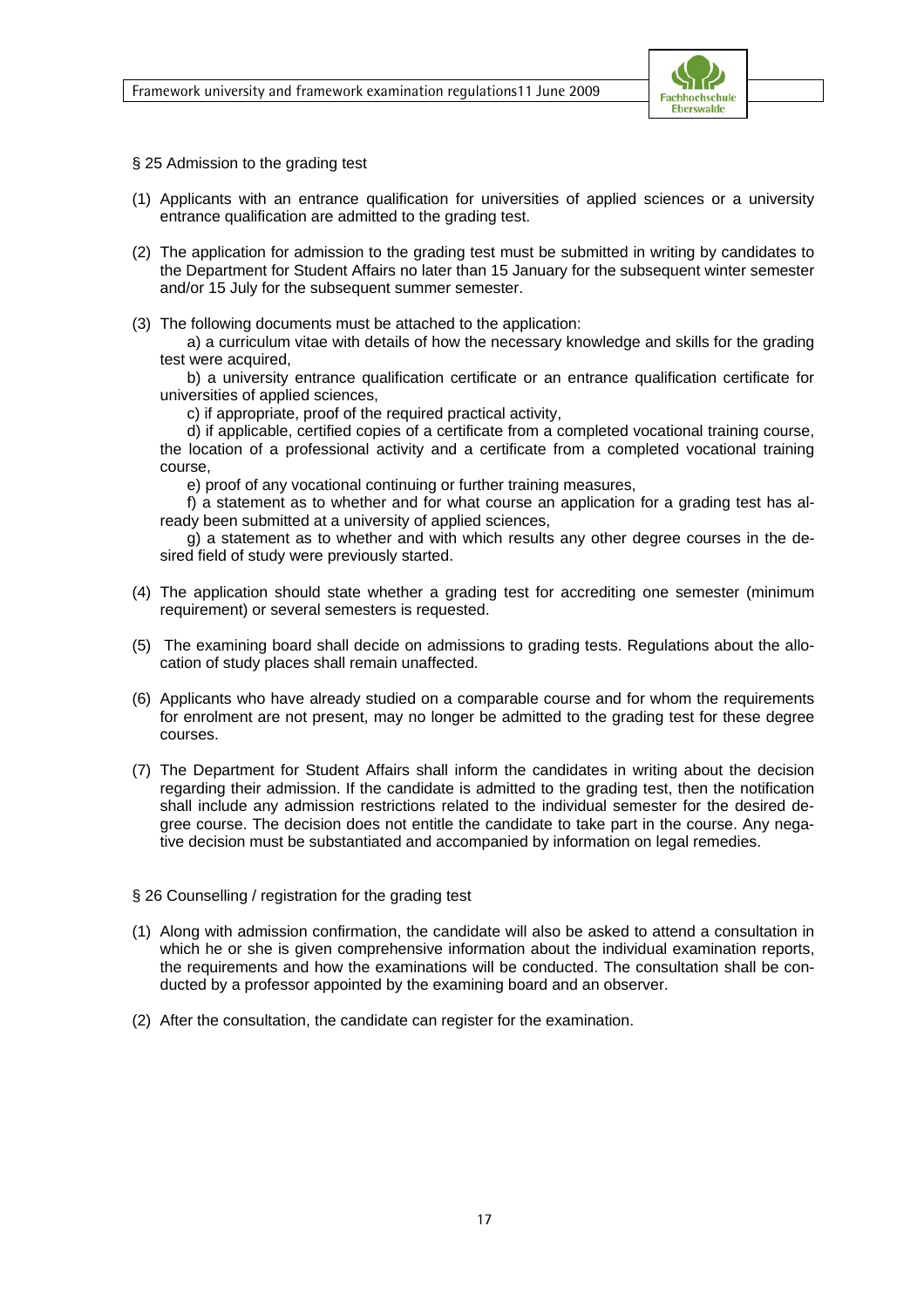

- § 27 Contents, scope and forms of the grading test
- (1) In the grading test, knowledge and skills shall be demonstrated which are accreditable to examination performances worth at least 30 ECTS credits.
- (2) Knowledge and skills acquired outside of higher education can be accredited by up to 50% for a degree course if they are equivalent in content and level to the part of the course they are replacing. § 22 BbHG applies accordingly.
- (3) The examinations shall be held in the next possible examination period, in accordance with the university and examination regulations for the applied course. There is no entitlement to nonregular examinations. The number of examinations and examination areas shall be determined by the examining board in each case, taking into account details about the respective candidate.
- (4) Grading tests may not be taken as group examinations.

#### § 28 Evaluating the grading test

- (1) § 7 to § 13 of these regulations shall apply for the assessment of the examinations.
- (2) The grading test is passed when all examinations have been successfully completed in accordance with § 27, paragraph 2.
- (3) A grading test may not be repeated.

#### § 29 Grading

- (1) As a result of passing the grading test, the applicant is eligible to take the course in a section of the degree course corresponding to the result of the grading test in the semester subsequent to the grading test, provided that there are no regulations to the contrary in respect of the awarding of university places. The right to take part in a degree course shall expire if the applicant does not enrol within two years of passing the grading test. In exceptional cases, this deadline may be extended by the examining board.
- (2) The following shall apply to enrolment in the corresponding section of the course as a result of a grading test conducted by the examining board: the grading for each semester is subject to the examination performances resulting from the university and examination regulations for the degree course in the respective semester.

#### § 30 Certificates

(1) The candidate will be informed in writing by the Department for Student Affairs about the result of the grading test. If the examination is passed, the candidate shall receive the following:

a) notification that the grading test has been passed,

 b) the extent to which the knowledge and skills of the candidate are to be accredited to examination performances,

 c) the semester into which the candidate is to be admitted and what examination performances and placements are yet to be completed,

 d) the grading of the course sections to be accredited is calculated according to the weighted average of ECTS credits for completed examination performances.

(2) The certificate is sealed and signed by the chairman of the examining board. It only applies to the respective degree course at the University of Applied Sciences Eberswalde.